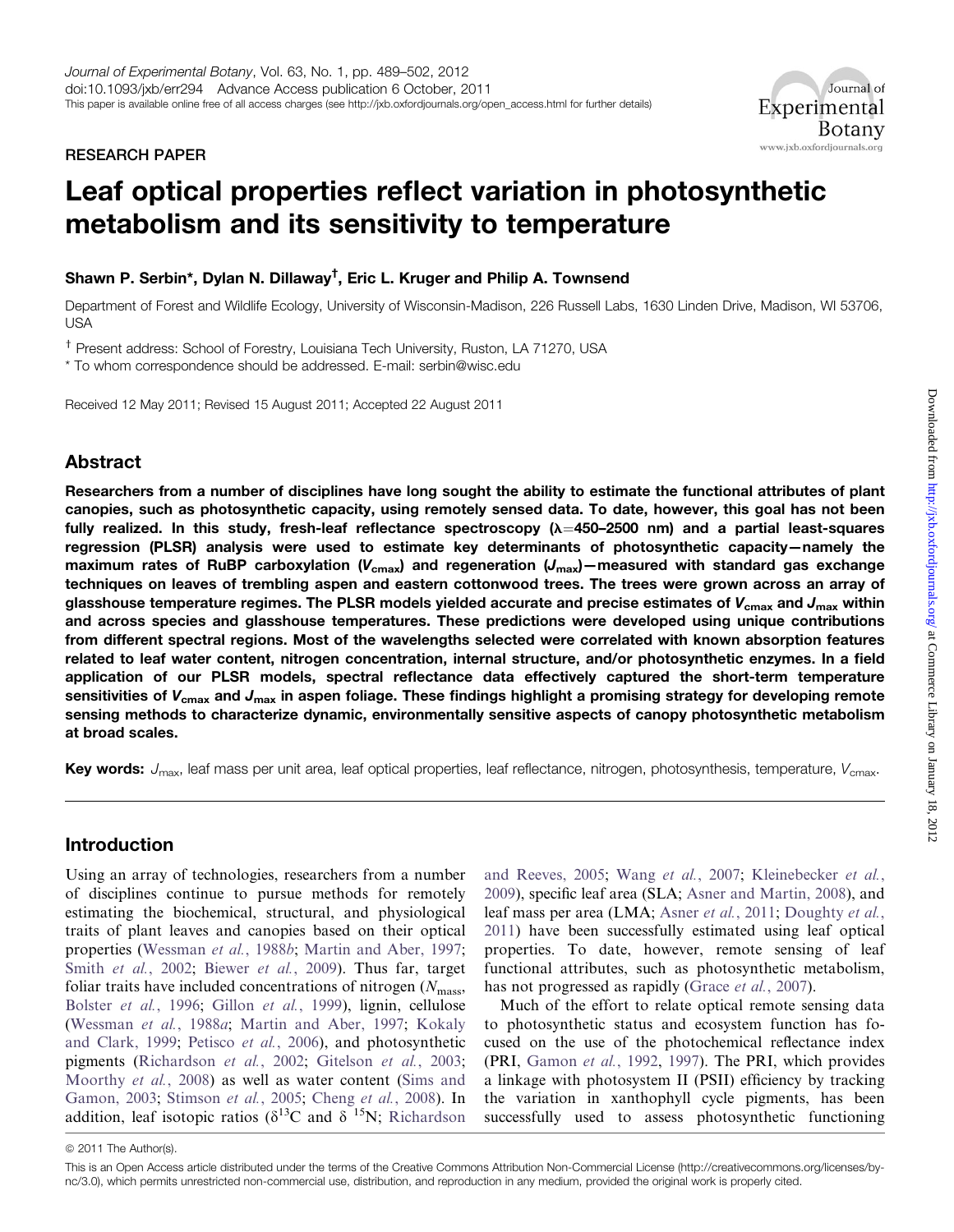across a range of vegetation types (Peñuelas et al., 1995, [1998](#page-12-0); [Gamon](#page-10-0) et al., 1997; [Nichol](#page-12-0) et al., 2000; [Stylinski](#page-12-0) et al.[, 2000](#page-12-0); [Guo and Trotter, 2004;](#page-11-0) [Fuentes](#page-10-0) et al., 2006; [Drolet](#page-10-0) et al., 2008; Hilker et al.[, 2008](#page-11-0); [Middleton](#page-12-0) et al., [2009](#page-12-0)) and responses of plants to environmental stress ([Dobrowski](#page-10-0) et al., 2005; [Suarez](#page-12-0) et al., 2008; Gray [et al.](#page-11-0), [2010](#page-11-0)).

A parallel avenue of research has focused on the detection of vegetation chlorophyll fluorescence (CF) to exploit its relationship with photosynthetic functioning ([Freedman](#page-10-0) et al., 2002; Louis et al.[, 2005](#page-11-0); [van der Tol](#page-12-0) et al.[, 2009;](#page-12-0) [Damm](#page-10-0) et al., 2010). CF has been detected through passive monitoring of solar-induced steady-state fluorescence ([Zarco-Tejada](#page-13-0) et al., 2003; [Dobrowski](#page-10-0) et al., [2005](#page-10-0); Grace et al.[, 2007](#page-11-0); [Campbell](#page-10-0) et al., 2008) and active laser-induced methods [\(Ananyev](#page-9-0) et al., 2005). Although remote sensing of CF remains experimental owing to a variety of technical issues (Grace et al.[, 2007;](#page-11-0) [Coops](#page-10-0) et al., [2010](#page-10-0)), the recent creation of regional and global CF maps using space-borne observations [\(Guanter](#page-11-0) *et al.*, 2007; [Joiner](#page-11-0) et al.[, 2011](#page-11-0)) highlights the technique's potential.

The results of an effort to further explore the links between the photosynthetic and optical properties of tree leaves are summarized here. Specifically, in a glasshouse study of trembling aspen (Populus tremuloides) and eastern cottonwood (Populus deltoides) trees grown under different temperature regimes, it was assessed whether climatemediated variation in leaf photosynthetic metabolism could be effectively estimated using data from visible and nearinfrared reflectance spectroscopy (VIS/NIRS). With respect to photosynthetic metabolism, the focus was on two important parameters, the maximum rate at which ribulose bisphosphate (RuBP) is carboxylated ( $V_{\text{cmax}}$ ) and regenerated  $(J_{\text{max}})$ . With robust estimates of these two traits, the photosynthetic performance of a given leaf can be predicted using a widely adopted biochemical model [\(Farquhar](#page-10-0) et al., [1980](#page-10-0); [Farquhar and von Caemmerer, 1982\)](#page-10-0). This model has been effectively scaled to the canopy level ([Medlyn](#page-11-0) et al., [2005](#page-11-0); Thum et al.[, 2007](#page-12-0)), and its use in canopy and ecosystem process models is increasingly common.

 $V_{\text{cmax}}$  and  $J_{\text{max}}$  vary substantially across plant species, functional groups, and growth environments ([Wullschleger,](#page-13-0) [1993](#page-13-0); [Kattge](#page-11-0) et al., 2009). Moreover, both parameters are very sensitive to short-term (i.e. seconds to hours) dynamics in leaf temperature ([Medlyn](#page-11-0) et al., 2002; [Kattge and Knorr,](#page-11-0) [2007](#page-11-0)). The accuracy and credibility of outputs from process models would increase considerably if a feasible methodology were developed for remotely sensing canopy photosynthetic capacity and its temperature sensitivity across broad scales.

The principal objectives of our study were (i) to develop spectroscopic models for estimating  $V_{\text{cmax}}$  and  $J_{\text{max}}$  based on leaf data collected across a wide range of growth temperature regimes; and (ii) to assess the effectiveness of those models in estimating the short-term temperature sensitivity of  $V_{\text{cmax}}$  and  $J_{\text{max}}$  in the field. The second objective was addressed with measurements of leaf traits in field-grown aspen trees.

# Materials and methods

#### Glasshouse treatments and experimental design

The relationships were tested between leaf photosynthetic and optical properties in climate-controlled glasshouses at the University of Wisconsin–Madison Biotron. Aspen and cottonwood germinants were reared in flats until they reached a height of about 20 cm. Seedlings were then transplanted into 4-litre pots and transferred to the Biotron glasshouses, where they were grown for 8 weeks under one of three different temperature regimes, with fixed day/night air temperatures of 30/23, 25/18, and 20/13 °C. These thermal regimes were chosen to span ranges in air temperature observed during the growing season along a latitudinal transect for a study that examined the physiological factors limiting geographic distributions of temperate and boreal tree species ([Dillaway and Kruger, 2010\)](#page-10-0). Each regime was replicated in two glasshouses.

#### Measurements of leaf gas exchange

During the fourth and eighth weeks of growth in the Biotron glasshouses, leaf gas exchange was measured on a total of 8–10 trees per species in each treatment (4–5 per species and glasshouse,  $n=78$ ) using a LI-6400 portable photosynthesis system (Li-Cor Biosciences, Lincoln, NE, USA). All measurements were conducted on the youngest, fully expanded leaf of each tree. Leaves were measured under high light intensities (photosynthetic photon flux=1800 µmol m<sup>-2</sup> s<sup>-1</sup>, provided by a red-blue LED array) at several CO<sub>2</sub> partial pressures ( $pCO<sub>2</sub>$ ) ranging from 7.5 to 120 Pa. Photosynthesis (A) was assessed first at a cuvette reference  $pCO<sub>2</sub>$  of 40 Pa, and then again after each of three step-wise decreases in  $pCO<sub>2</sub>$  (i.e. at 25, 15, and 7.5 Pa). Photosynthesis was then measured at 60, 90, and 120 Pa  $CO<sub>2</sub>$ , respectively. Cuvette reference  $pCO_2$  was controlled using the LI-6400 CO<sub>2</sub> injector system. The potentially confounding influences of diffusion leaks across the cuvette gasket on gas exchange calculations were taken into account by applying the manufacturer's equation to determine the gasket diffusion coefficient [\(Anonymous, 2005](#page-9-0)).

At a given  $pCO<sub>2</sub>$ , leaves were allowed to acclimate to cuvette conditions for 2–5 min, depending on when photosynthetic rate stabilized. Vapour pressure deficit between leaf and air in the cuvette ranged from 0.95–2.01 kPa. For each leaf, the photosynthetic response to  $pCO<sub>2</sub>$  was assessed at the daytime air temperature of each treatment (20, 25, and 30  $^{\circ}$ C), which, owing to concerns about IRGA signal stability, was maintained through the manipulation of cuvette rather than leaf temperature. Thus, because leaf temperature was not directly controlled, it ranged from 20.40–21.80, 25.06–26.14, and 30.05–30.40 °C at the target temperatures of 20, 25, and 30  $^{\circ}$ C, respectively. Measurements were conducted throughout the day, as long as stomatal conductance remained comparatively high (within 25% of the daily maximum).

#### Measurement of leaf optical properties

Reflectance was measured for both species on the same leaves assessed for gas exchange using a high-spectral-resolution ASD FieldSpec® 3 Full-Range (350–2500 nm) spectroradiometer (Analytical Spectral Devices, Boulder, CO, USA). All measurements occurred on the leaf adaxial surface using a leaf-clip assembly attached to a plant probe with an internal, calibrated light source. The relative reflectance of each leaf was determined from the measurement of leaf radiance divided by the radiance of a 99.9% reflective white standard (Spectralon, Labsphere Inc., North Dutton, NH, USA). Reflectance was measured on ten different areas of each leaf lamina, and the resulting ten spectra were averaged to determine mean optical properties for each leaf. Each measurement required less than 5 s. Measures of leaf optical properties and gas exchange occurred within 24 h of one another.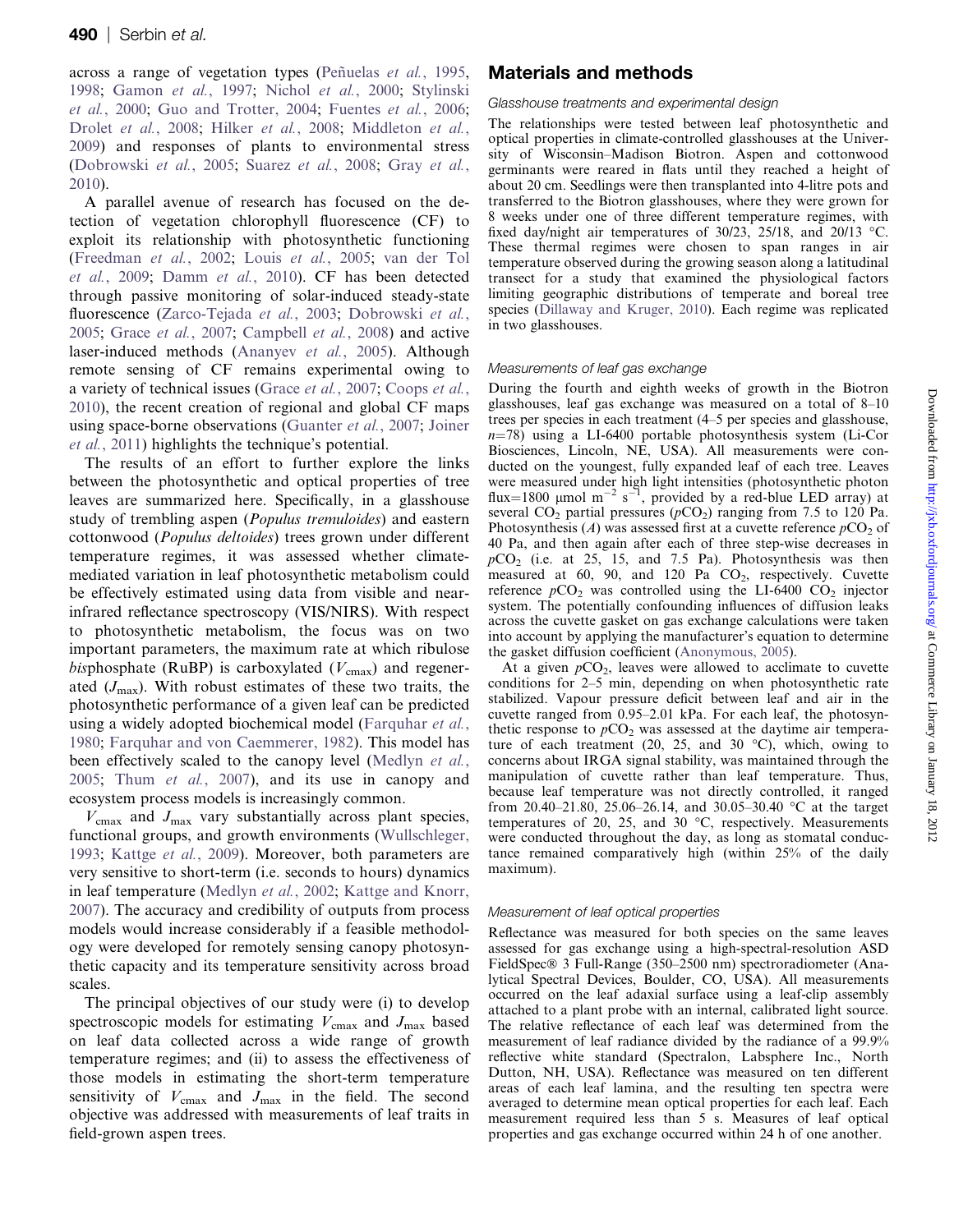#### <span id="page-2-0"></span>Leaf nitrogen and leaf mass per area

Immediately following gas exchange and optical assessments, leaves were harvested and measured for projected area using a LI-3100 leaf area meter (Li-Cor Biosciences, Lincoln, NE, USA), oven-dried to a constant mass at 70 °C, and weighed. These data were combined to calculate leaf mass per area  $(M_{\text{area}}, g \text{ m}^{-2})$ . Dried leaves were then finely ground and analysed for nitrogen concentration using an Elementar Vario Macro CHN analyser (Elementar Analysensyteme GmbH, Hanau, Germany).

#### Estimation of leaf photosynthetic traits

Relationships between photosynthesis (A) and intercellular  $pCO<sub>2</sub>$  $(C<sub>i</sub>)$  were used to estimate maximum rates of RuBP carboxylation  $(V_{\text{cmax}})$  and regeneration  $(J_{\text{max}})$  at a given leaf temperature with a curve-fitting method that minimized the sums of squares for error resulting from comparisons of observed versus estimated A ([Long and Bernacchi, 2003\)](#page-11-0). Michaelis-Menten constants for  $CO<sub>2</sub>$  $(K_c)$  and oxygen  $(K_o)$ , and photosynthetic  $(CO_2)$  compensation point  $(\Gamma^*)$  were calculated with formulae from [Long and](#page-11-0) [Bernacchi \(2003\)](#page-11-0).  $V_{\text{cmax}}$  was estimated from the lower portion of the  $A-C_i$  curve (where  $C_i$  <30 Pa), and  $J_{\text{max}}$  was estimated from the upper portion of the curve  $(C_i > 60$  Pa). It was noted that this approach does not account for the influence of mesophyll conductance on estimates of  $V_{\text{cmax}}$  and  $J_{\text{max}}$  [\(Dillaway and](#page-10-0) [Kruger, 2010](#page-10-0)), and thus our reported values are based on intercellular as opposed to chloroplastic  $pCO<sub>2</sub>$ .

It was assumed that leaf temperature closely tracked air temperature in the glasshouses, and thus, because the two differed somewhat during gas exchange measurements, temperature-response models were used to estimate  $V_{\text{cmax}}$  and  $J_{\text{max}}$  for each leaf at its respective glasshouse daytime temperature (i.e. 20, 25, or 30 C). Temperature-response models were generated for each species based on  $V_{\text{cmax}}$  and  $J_{\text{max}}$  data pooled across the three temperature treatments (data not shown). Owing to its exponential form, the temperature sensitivity of  $V_{\text{cmax}}$  was modelled using an Arrhenius equation [\(Hikosaka](#page-11-0) et al., 2006), whereas the asymptotic temperature response of  $J_{\text{max}}$  was characterized with a 'peak' model [\(Kattge and Knorr, 2007](#page-11-0)). The resulting models produced unbiased estimates of  $V_{\text{cmax}}$  and  $J_{\text{max}}$  in the cases of both species and all measurement treatments. Specifically, the slopes and intercepts of relationships between observed and predicted  $V_{\text{cmax}}$ and  $J_{\text{max}}$  did not differ significantly from 1 and 0, respectively (data not shown). Implicit in this approach was the assumption that photosynthetic metabolism of glasshouse tree foliage did not, to any appreciable extent, acclimate to the different thermal regimes, which would be consistent with our observations in the field ([Dillaway and Kruger, 2010\)](#page-10-0).

#### Generation of predictive models from leaf reflectance spectra

Predictive models of metabolic, biochemical, and morphological traits based on leaf optical properties were examined using partial least-squares regression (PLSR) analysis (Wold et al.[, 1984](#page-13-0); [Geladi](#page-10-0) [and Kowalski, 1986;](#page-10-0) [Wolter](#page-13-0) et al., 2008). While PLSR has not been widely embraced in ecology ([Carrascal](#page-10-0) et al., 2009), its use in remote sensing research has increased in recent years ([Smith](#page-12-0) et al., [2002;](#page-12-0) [Townsend](#page-12-0) et al., 2003; [Ollinger and Smith, 2005;](#page-12-0) [Martin](#page-11-0) et al.[, 2008](#page-11-0); [Wolter](#page-13-0) et al., 2008). This is because PLSR is useful in situations of high predictor collinearity and/or the predictor variables are equal to or higher than the number of observations, which is often the case in spectroscopic and/or remote sensing research. In addition, models developed using PLSR are much more robust than classical regression in that the calibrated model parameters do not vary greatly given different calibration subsets from a population of observations (i.e. high parameter stability; [Geladi and Kowalski, 1986\)](#page-10-0).

A standard PLSR approach for spectral-chemical analysis utilizes the continuous, full-spectrum data ([Asner and Martin,](#page-9-0)

[2008;](#page-9-0) [Doughty](#page-10-0) et al., 2011) or a pre-determined spectral subset ([Bolster](#page-10-0) et al., 1996; [Richardson and Reeves, 2005\)](#page-12-0). The spectral loadings (or regression coefficients), which directly relate the target leaf attributes to corresponding spectral features, are generated through the development of a smaller set of orthogonal linear latent components which are obtained through the decomposition of the model variables and the optimization of the covariance structure in the data (Wold et al.[, 1984](#page-13-0); [Geladi and Kowalski,](#page-10-0) [1986;](#page-10-0) [Wolter](#page-13-0) et al., 2008). In this study, the choice was made to incorporate an automatic variable selection method similar to



Fig. 1. Variation in nutritional, morphological, and metabolic leaf traits for trembling aspen (white boxes) and eastern cottonwood (grey boxes) measured in the Biotron facility, summarized by nighttime/daytime glasshouse temperatures. Traits are nitrogen concentration (N<sub>mass</sub>, %), leaf mass per area (M<sub>area</sub>, g m<sup>-2</sup>), and maximum rates of RuBP carboxylation ( $V_{\mathrm{cmax}}$ , µmol m $^{-2}$  s $^{-1}$ ) and regeneration ( $\mathcal{J}_{\mathsf{max}}$ , µmol m $^{-2}$  s $^{-1}$ ). The box plots display the median for each trait by group (dark horizontal line), the interquartile range (IRQ, boxes), the range (whiskers), and the extreme observations (black dots).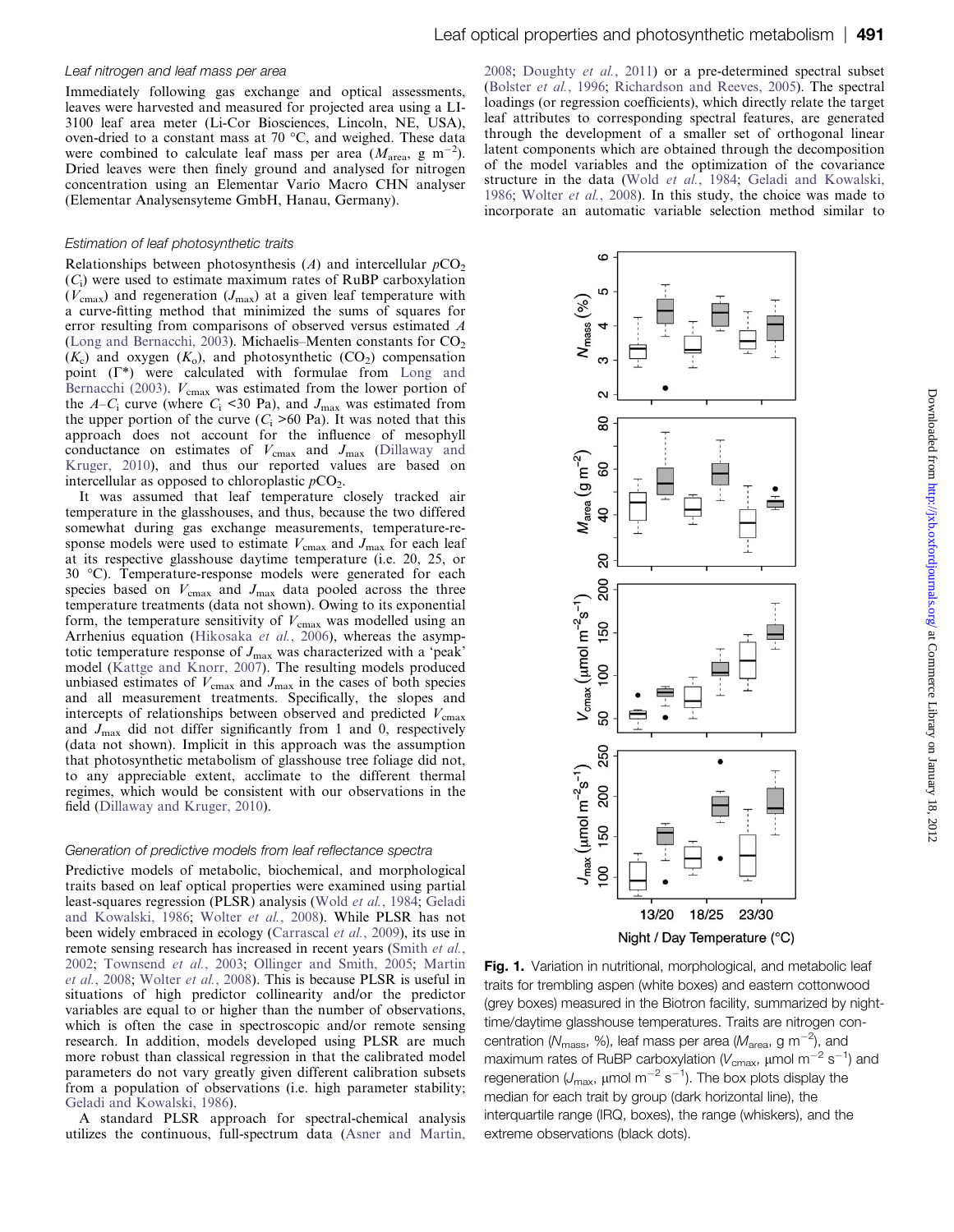<span id="page-3-0"></span>

Fig. 2. (a) Mean,  $\pm 1$  standard deviation, and minimum and maximum leaf reflectance for the pooled aspen and cottonwood seedlings grown in the Biotron facility. Correlation coefficients showing the strength of relationships between spectral wavelengths and each of the four target leaf traits across the full spectrum (b) and for only the visible spectrum (c) Traits are nitrogen concentration (N<sub>mass</sub>, %), leaf mass per area (M<sub>area</sub>, g m<sup>-2</sup>), and maximum rates of RuBP carboxylation (V<sub>cmax</sub>, µmol m<sup>-2</sup> s<sup>-1</sup>) and regeneration (J<sub>max</sub>, µmol m<sup>-2</sup> s<sup>-1</sup>).

Table 1. Summary of two-stage PLSR modelling results for target leaf traits, including nitrogen concentration  $(N_{\text{mass}}, 96)$ , leaf mass per area ( $M_{\rm area}$ , g m $^{-2}$ ), and maximum rates of RuBP carboxylation (V<sub>cmax</sub>, μmol m<sup>-2</sup> s<sup>-1</sup>) and regeneration (J<sub>max</sub>, μmol m<sup>-2</sup> s<sup>-1</sup>).

| Variable          | Number of<br>wavelengths <sup>a</sup> | Number of<br>components <sup>b</sup> | $R^2$ | <b>RMSE</b> |
|-------------------|---------------------------------------|--------------------------------------|-------|-------------|
| $N_{\rm mass}$    | 13                                    | 11                                   | 0.89  | 0.31        |
| $M_{\text{area}}$ | 11                                    | 8                                    | 0.95  | 3.69        |
| $V_{\text{cmax}}$ | 13                                    | 10                                   | 0.89  | 15.4        |
| $J_{\text{max}}$  | 44                                    | 13                                   | 0.93  | 18.67       |

 $\overset{a}{b}$  Number of wavelengths selected in the final PLS models.<br> $\overset{b}{b}$  Number of PLSR components used to generate the wavelength

coefficients in the final models.

[Wolter](#page-13-0) et al. (2008) for predictor dimensionality reduction and model optimization. This allowed us to build more parsimonious models and investigate regions of the spectrum that were important for the prediction of each target variable.

The dimensionality reduction involved a two-stage selection of predictor variables (i.e. spectral wavelengths) whereby the variables and number of latent components chosen are those which minimized the model PRESS statistic (Wolter et al.[, 2008\)](#page-13-0), followed by a second selection technique minimizing the Root Mean Square Error (RMSE), once the model PRESS is minimized. This enabled the continued elimination of redundancy in the spectral data until the model RMSE reached a minimum. In this second step, the iterative-cross validation PRESS statistic ([Asner](#page-9-0) [and Martin, 2008](#page-9-0); [Wolter](#page-13-0) et al., 2008) was used to select the optimal number of components for each variable subset. The remaining variables and components with the RMSE and PRESS minimized are chosen for the final model. This was done independently for each variable of interest (i.e.  $V_{\text{cmax}}$ ,  $J_{\text{max}}$ ,  $N_{\text{mass}}$ , and  $M<sub>area</sub>$ ). This resulted in PLSR models with only salient variables and components for dependent variable prediction.

The PLSR analysis and variable selection was carried out using the PLSREGRESS function in Matlab (Mathworks, Natick, MA, USA) and a set of custom functions for the variable selection. The entire spectrum from 450–2500 nm was sub-sampled by retaining every fifth wavelength prior to running the analyses to decrease the computation time for variable and component selection. Once the optimal models were chosen, a final PLS-PRESS analysis was carried out to calculate the spectral loadings and model diagnostics.

As additional model verification, a  $100\times$  cross-validation of our  $J_{\text{max}}$  and  $V_{\text{cmax}}$  models was performed using a random 70/30% split of the data for model calibration and testing. This was done by using the final set of wavelengths and components selected for each variable during the two-stage PLSR modelling to generate new PLSR estimations of the observations left out of each iteration (i.e. 30% validation), based on the remaining data left for calibration (i.e. 70% calibration). The results from this analysis were used to examine model and data stability. From this, the distribution of error resulting from the multiple permutations of the data is reported.

#### Estimating  $V_{cmax}$  and  $J_{max}$  with leaf optical data from field-grown aspen

To determine whether the results from our glasshouse PLSR analysis captured short-term (seconds to hours) temperaturedependent variation in leaf metabolic traits rather than–or in addition to–longer-term (days to weeks) photosynthetic acclimation of foliage to variation in growth conditions, leaf properties were examined on five field-grown trembling aspen trees. Measurements were made during an 8 h period on two different days across a range of ambient air temperatures. On 15 July 2009, under clear skies, gas exchange and temperature were measured (on the adaxial and abaxial surface using an Agri-Therm III infrared thermometer, Everest Interscience, Tucson, AZ, USA) on one sunlit leaf per tree in the morning and again in the afternoon. This protocol allowed us to obtain a  $5-13$  °C span in the temperatures at which a particular leaf was measured.

On a different set of aspen trees, gas exchange and temperature were again measured on one sunlit leaf per tree in the morning and afternoon of 16 June 2010. Here, in addition to measuring leaf temperature just prior to spectral measurements, it was monitored inside the spectroradiometer leaf-clip assembly using a fine-wire thermocouple. This allowed us to test the assumption that spectral measurements did not cause large perturbations of leaf temperature. On average, leaf temperature in the leaf-clip assembly was 0.15 °C ( $\pm$ 0.55 °C) higher than the corresponding ambient value.

For these experiments, leaf gas exchange and spectral reflectance were measured in the same fashion as in the glasshouse study, with two exceptions: (i) owing to time constraints, gas exchange measures in July 2009 were confined to the initial portion of the  $A-C_i$  curve (cuvette  $pCO_2$  <40 Pa), affording only the estimation of  $V_{\text{cmax}}$ , while those in June 2010 were confined to cuvette  $pCO_2$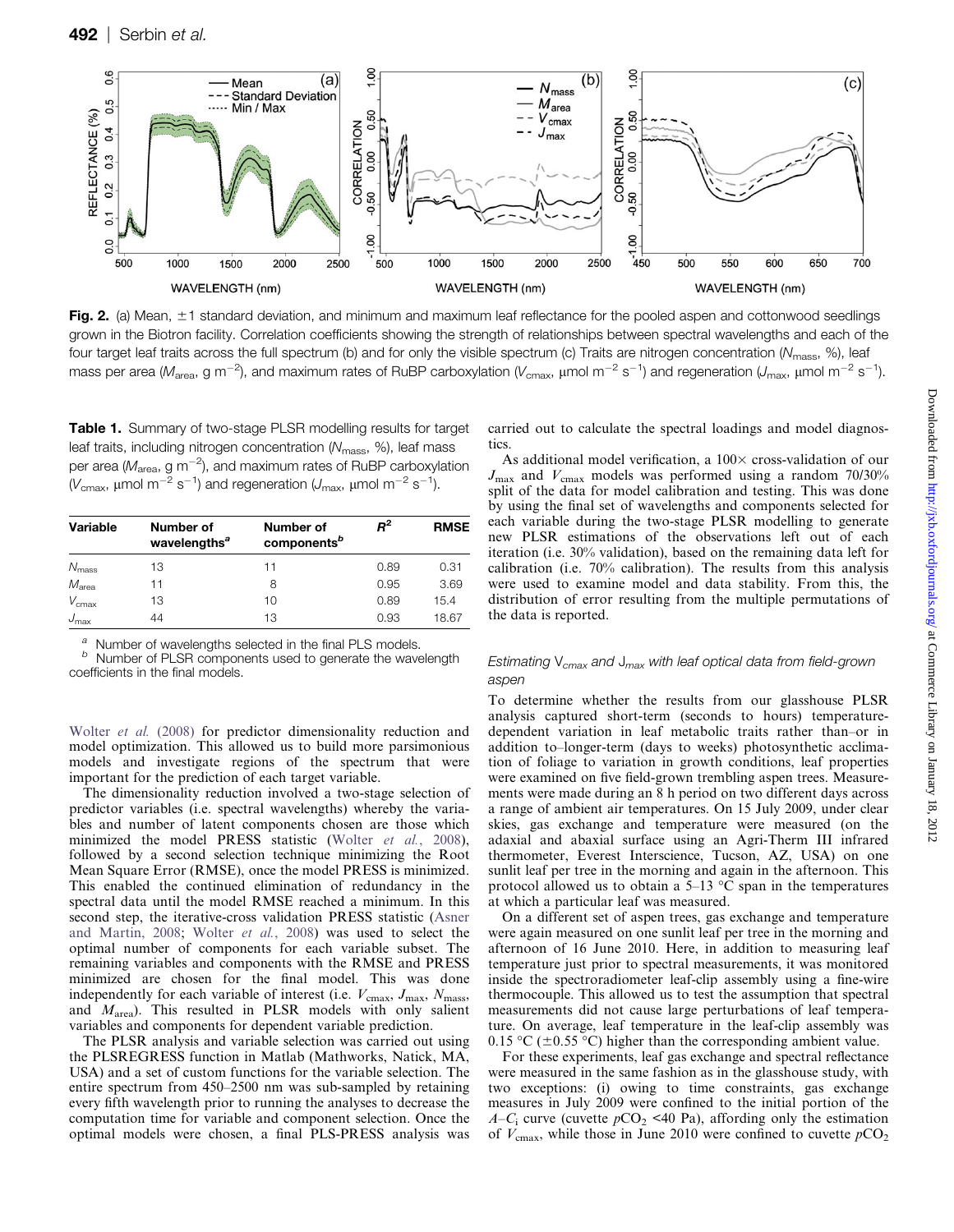<span id="page-4-0"></span>values  $>60$  Pa, affording only the estimation of  $J_{\text{max}}$ , and (ii) the spectroradiometer was used in its backpack configuration in order to collect leaf spectral data in situ. Using these data, the accuracy and precision with which the glasshouse-based PLSR models predicted short-term, temperature-mediated variation in  $V_{\text{cmax}}$ and  $J_{\text{max}}$  were examined on an independent set of data under different conditions.

## **Results**

#### Variation in target leaf traits among glasshouse temperature treatments

In the glasshouses, leaf nitrogen concentration  $(N<sub>mass</sub>)$ , leaf mass per area  $(M<sub>area</sub>)$ , and maximum rates of RuBP carboxylation ( $V_{\text{cmax}}$ ) and regeneration ( $J_{\text{max}}$ ) varied considerably across temperature regimes and/or species [\(Fig. 1\)](#page-2-0). Trait responses to growth temperature were fairly consistent across species, except that, as temperature rose,  $N_{\text{mass}}$ increased in aspen and decreased in cottonwood.  $N_{\text{mass}}$  and  $M<sub>area</sub>$  were generally higher in cottonwood than in aspen, and for both species  $M_{\text{area}}$  decreased in the warmest glasshouses.  $V_{\text{cmax}}$  increased exponentially with tempera-

ture, while  $J_{\text{max}}$  exhibited a less pronounced, asymptotic response. At a given temperature, averages for  $V_{\text{cmax}}$  and  $J_{\text{max}}$  were higher in cottonwood than in aspen.

#### Relationships between target leaf traits and optical properties in the glasshouse

Leaf reflectance varied substantially within and across temperature treatments ([Fig. 2a\)](#page-3-0), with a 45%, 20%, and 37% range in reflectance in the visible (450–700 nm), nearinfrared (NIR, 700–1300 nm) and shortwave infrared (SWIR, 1500–2500 nm) regions, respectively. The relative range in reflectance for individual wavelengths was at a minimum in the NIR (15% at 772 nm) and peaked in the SWIR (59% at 2494 nm). Target leaf traits were variably correlated  $(r, 0.25-0.75)$  with leaf reflectance at wavelengths broadly distributed across the full spectrum (i.e. 450—2500 nm; [Fig. 2b\)](#page-3-0). In general, positive correlations were observed in the blue (450–495 nm) and red-edge (650–680 nm) regions, whereas moderate to strong negative correlations occurred in the green (505–570 nm) and red (620–650 nm) regions, and across the NIR and SWIR ([Fig. 2b](#page-3-0), [2c](#page-3-0)).



Fig. 3. The observed versus predicted values from the final PLS leave-one-out (LOO) cross-validation procedure for glasshouse leaf nitrogen concentration (N<sub>mass</sub>, %), leaf mass per area (M<sub>area</sub>, g m<sup>-2</sup>), maximum rates of RuBP carboxylation (V<sub>cmax</sub>, µmol m<sup>-2</sup> s<sup>-1</sup>) and regeneration (J<sub>max</sub>, µmol m<sup>-2</sup> s<sup>-1</sup>). Note that the colour scale for N<sub>mass</sub> (a) depicts corresponding variation in M<sub>area,</sub> while those for M<sub>area</sub> (b),  $V_{\text{cmax}}$  (c), and  $J_{\text{max}}$  (d) depict variation in  $N_{\text{mass}}$ . Each plot has a total of 53 observations and the symbols correspond to the three temperate regimes.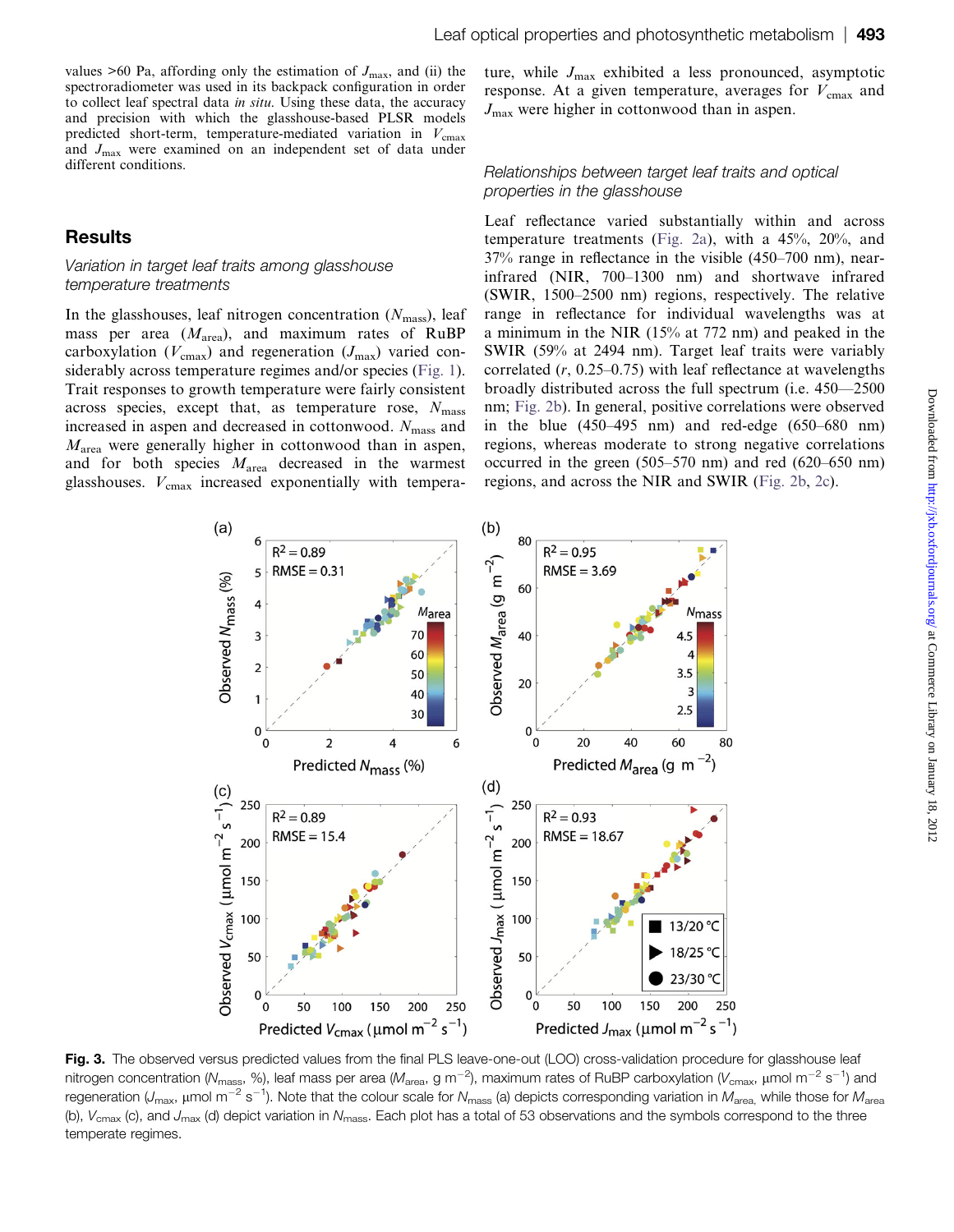#### <span id="page-5-0"></span>PLSR models based on glasshouse data

PLSR analysis yielded accurate and precise empirical predictions of target leaf traits based on leaf reflectance spectra [\(Table 1;](#page-3-0) [Fig. 3\)](#page-4-0). All models possessed a high coefficient of determination  $(r^2)$ , while their root mean square error (RMSE) values averaged 8% of the mean. Through automated variable selection, a set of 13 wavelengths was found that described nearly 90% of the variation in  $V_{\text{cmax}}$  across leaves and temperature treatments, while 44 wavelengths provided an effective model of  $J_{\text{max}}$ ([Table 1\)](#page-3-0). Both the  $V_{\text{cmax}}$  and  $J_{\text{max}}$  models involved broadly similar portions within the visible and short-wave spectral regions, although the loadings were generally larger in the  $V_{\text{cmax}}$  model (Fig. 4; see [Supplementary data](http://jxb.oxfordjournals.org/lookup/suppl/doi:10.1093/jxb/err294/-/DC1) and [Tables](http://jxb.oxfordjournals.org/lookup/suppl/doi:10.1093/jxb/err294/-/DC1) [S1–S4](http://jxb.oxfordjournals.org/lookup/suppl/doi:10.1093/jxb/err294/-/DC1) at *JXB* online). In contrast to that for  $V_{\text{cmax}}$ , the model for  $J_{\text{max}}$  included wavelengths in the NIR related to leaf water content and the green reflectance peak. All models incorporated wavelengths in the visible spectrum (i.e. 450–700 nm), with all but  $M<sub>area</sub>$  including the chlorophyll absorption regions (i.e.  $\sim$ 430–460 nm and 640–670 nm). In addition, wavelength regions included in the  $J_{\text{max}}$ and  $V_{\text{cmax}}$  models overlapped somewhat with those selected for the  $N_{\text{mass}}$  model, while  $J_{\text{max}}$  further displayed some similarities with  $M_{\text{area}}$  in the NIR and SWIR (Fig. 4).



Fig. 4. Final distribution of the wavelengths selected in each twostage PLSR model for leaf nitrogen concentration (N<sub>mass</sub>, %), leaf mass per area ( $M_{\rm area}$ , g m $^{-2}$ ), and maximum rates of RuBP carboxylation ( $V_{\rm cmax}$ , µmol m<sup>-2</sup> s<sup>-1</sup>) and regeneration (J<sub>max</sub>, µmol  $\rm m^{-2} \, s^{-1}$ ). The colour of each vertical bar represents the magnitude of the standardized variable loading (see colour map). Note that each vertical bar represents only one wavelength and the bar width is exaggerated for display purposes only. The final number of wavelengths selected is 13 for  $N_{\text{mass}}$ , 11 for  $M_{\text{area}}$ , 13 for  $V_{\text{cmax}}$ , and 44 for  $J_{\text{max}}$  (see [Table 1;](#page-3-0) see [Supplementary data](http://jxb.oxfordjournals.org/lookup/suppl/doi:10.1093/jxb/err294/-/DC1) and [Tables](http://jxb.oxfordjournals.org/lookup/suppl/doi:10.1093/jxb/err294/-/DC1) [S1–S4](http://jxb.oxfordjournals.org/lookup/suppl/doi:10.1093/jxb/err294/-/DC1) at JXB online).

As an additional test of the model stability and robustness for the metabolic parameters (i.e.  $V_{\text{cmax}}$  and  $J_{\text{max}}$ ), a jackknife test of the glasshouse calibrated PLSR models was performed. The  $100\times$  cross-validation analysis showed that the models performed consistently across multiple permutations of the data, with both  $V_{\text{cmax}}$  (median  $\hat{R}^2$ =0.78, median RMSE=16.2) and  $J_{\text{max}}$  (median  $\hat{R}^2$ =0.77, median  $RMSE = 20.1$ ) having prediction errors that did not significantly change from the original leave-one-out cross-validation [\(Fig. 5](#page-6-0) shows the  $R^2$  and RMSE histograms for the  $100\times$  resampling of the glasshouse models).

#### Relationships among target leaf traits in the glasshouse

The relationships among target leaf traits, within and across temperature regimes, were examined in an effort to clarify the nature of our PLSR models. In particular, an attempt was made to determine whether predictive models of  $V_{\text{cmax}}$ and  $J_{\text{max}}$  might have arisen primarily as a result of the commonly observed dependence of photosynthetic capacity on leaf N status ([Field, 1983](#page-10-0)). To round out this assessment, leaf nitrogen content ( $N_{\text{area}}$ , the product of  $M_{\text{area}}$  and  $N_{\text{mass}}$ ) was included in the correlation matrix. Traits were positively correlated with one another in at least one—and often all three—temperature regimes [\(Fig. 6\)](#page-7-0). In several relationships, however, growth temperature significantly affected the slope and/or intercept. For example, photosynthetic traits were positively correlated with leaf N status (either  $N_{\text{mass}}$  or  $N_{\text{area}}$ ) within a given temperature regime ( $r \ge 0.45$ ,  $P \le 0.027$ , but, especially in the case of  $V_{\text{cmax}}$ , the correlations deteriorated when data were pooled across temperatures ([Fig. 6\)](#page-7-0). Particularly in relationships among  $V_{\text{cmax}}$ ,  $J_{\text{max}}$ , and  $N_{\text{area}}$ , this deterioration resulted from a marked separation of the trend at 30  $^{\circ}$ C from those at 25  $\rm{^{\circ}C}$  and 20  $\rm{^{\circ}C}$  (Fig. 4), brought about by the differential temperature responses of each leaf trait (or, in the case of  $N_{\text{area}}$ , its components  $N_{\text{mass}}$  and  $M_{\text{area}}$ ) illustrated in [Fig. 1](#page-2-0).

#### Predicting the temperature dependence of  $V_{cmax}$  and  $J_{max}$  in field-grown aspen

In July 2009, averages for leaf temperature and  $V_{\text{cmax}}$ increased by 7.6 °C ( $\pm$ 3.3 °C) and 59.5 µmol m<sup>-2</sup> s<sup>-1</sup>  $(\pm 30.4 \text{ \mu mol m}^{-2} \text{ s}^{-1})$ , respectively, between morning and afternoon on foliage from the five field-grown aspen trees ([Fig. 7a](#page-8-0)). Using the spectral  $V_{\text{cmax}}$  model developed with the glasshouse data, it was found that the observed  $V_{\text{cmax}}$ variation across leaves and temperatures could be predicted with reasonable accuracy and precision  $(r^2=0.86,$ RMSE=10.2  $\mu$ mol m<sup>-2</sup> s<sup>-1</sup>) based solely on the corresponding leaf spectral data ([Fig. 7c](#page-8-0)).

In June 2010, on a different set of field-grown aspen, leaf temperature increased by an average of 3.5 °C ( $\pm$ 1.3 °C) from morning to afternoon ([Fig. 7b](#page-8-0)), and corresponding  $J_{\text{max}}$  responses to temperature were variable, showing no clear temperature sensitivity overall. Nevertheless, the spectral  $J_{\text{max}}$  model yielded precise estimates ( $r^2$ =0.93,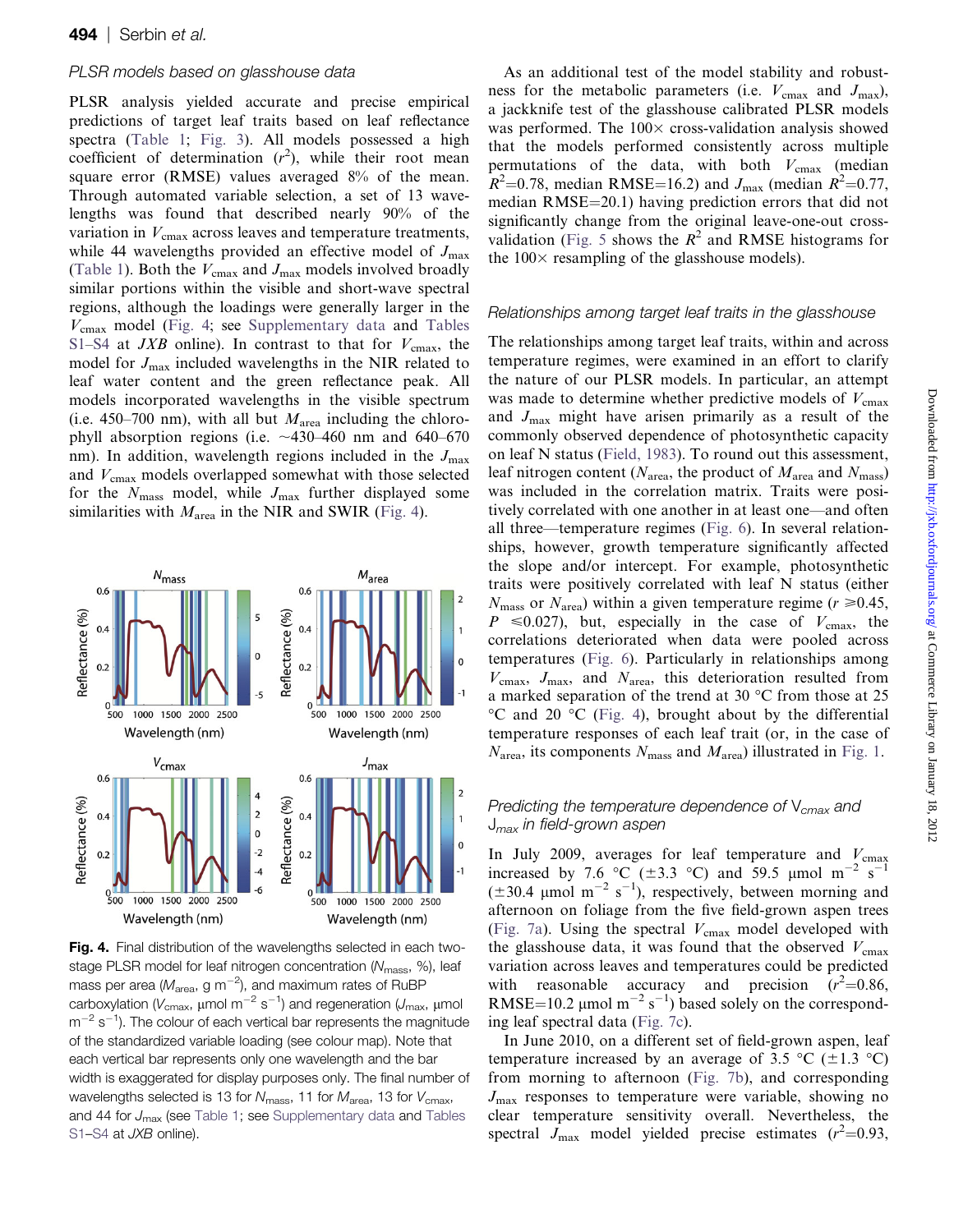<span id="page-6-0"></span>

Fig. 5. Results of the 100X jackknife resampling of the PLSR glasshouse models (Fig. 3) for  $V_{\rm cmax}$  (a, b) and  $J_{\rm max}$  (c, d). The  $V_{\rm cmax}$  and  $J_{\text{max}}$  models had a median  $R^2$  of 0.78 and 0.77, respectively, while the median model RMSE was 16.2 for  $V_{\text{cmax}}$  and 20.1 for  $J_{\text{max}}$ .

RMSE=8.2 µmol  $m^{-2} s^{-1}$ ) based solely the corresponding leaf spectral data [\(Fig. 7d\)](#page-8-0).

# **Discussion**

Our success in estimating leaf morphology and nitrogen status with spectroscopic models is consistent with previous studies using PLSR approaches ([Bolster](#page-10-0) et al., 1996; [Asner](#page-9-0) [and Martin, 2008](#page-9-0); [Doughty](#page-10-0) et al., 2011) and other methods [\(Wessman](#page-13-0) et al., 1988a; [McLellan](#page-11-0) et al., 1991; [Kokaly and](#page-11-0) [Clark, 1999](#page-11-0)). Recently, spectroscopic data combined with PLSR modelling has been used to estimate levels of various other leaf biochemical and nutritional constituents ([Gillon](#page-10-0) et al.[, 1999;](#page-10-0) [Richardson and Reeves, 2005](#page-12-0); [Petisco](#page-12-0) et al., [2006\)](#page-12-0). For example, [Asner and Martin \(2008\)](#page-9-0) found that spectroscopy could be used to estimate leaf concentrations of chlorophylls (i.e. Chl  $a$  and Chl  $b$ ), water, carotenoids, and phosphorus. Other studies have provided empirical evidence that concentrations of structural compounds such as lignin and cellulose, as well as tissue  $^{13}$ C and  $^{15}$ N isotopes, can be predicted effectively using the combined spectroscopic PLSR approach ([Bolster](#page-10-0) et al., 1996; [Brink](#page-10-0)mann et al.[, 2002](#page-10-0); [Richardson and Reeves, 2005](#page-12-0); [Petisco](#page-12-0) et al.[, 2006;](#page-12-0) [Kleinebecker](#page-11-0) et al., 2009).

At present, there is only one other study in the literature [\(Doughty](#page-10-0) et al., 2011) that relates the photosynthetic parameters  $J_{\text{max}}$  and  $V_{\text{cmax}}$  to full-spectrum leaf optical properties (within a 5  $\degree$ C temperature range). The authors

found weak to moderate predictive power for the  $V_{\text{cmax}}$  $(r<sup>2</sup>=0.39$ , RMSE=36 µmol m<sup>-2</sup> s<sup>-1</sup>) and J<sub>max</sub> models  $(r<sup>2</sup>=0.52, RMSE=39 \mu mol m<sup>-2</sup> s<sup>-1</sup>),$  in contrast to models of the other variables of interest (e.g.  $A_{\text{max}}$ , LMA, leaf N). This was attributed to error propagation in the estimation of  $V_{\text{cmax}}$  and  $J_{\text{max}}$  ([Doughty](#page-10-0) *et al.*, 2011). On the other hand, [Stylinski](#page-12-0) et al. (2000) found a close relationship between  $J_{\text{max}}$  and the narrow-band photochemical reflectance index (PRI), an optical indicator of the xanthophyll cycle pigments ([Gamon](#page-10-0) et al., 1992; [1997\)](#page-10-0), in foliage of pubescent oak (Quercus pubescens) trees. They related this correlation to the down-regulation of electron transport capacity associated with an increase in non-photochemical quenching (NPQ, [Demmig-Adams and Adams, 1996,](#page-10-0) [2006\)](#page-10-0) provided by the xanthophyll cycle pigments.

In addition, Wang et al. [\(2008\)](#page-12-0) observed that an in situ broadband simple ratio (SR), based on infrared and photosynthetically active radiation (PAR) reflectance (i.e. 400–700 nm), was a good predictor of the  $V_{\text{cmax}}$  in Japanese beech (Fagus crenata) forests. However, the relationship varied significantly among the three study sites along an elevation gradient, limiting the generality of the results [\(Wang](#page-12-0) et al., [2008](#page-12-0)). As such, a logical continuation of our research effort is an assessment of the utility of our PLSR models across other plant species, regions, and growth environments.

Perhaps the most novel outcome of this study is the apparent ability of spectral reflectance data to capture the short-term temperature sensitivity of  $V_{\text{cmax}}$  and  $J_{\text{max}}$ . In particular, our predictive algorithms based on leaf optical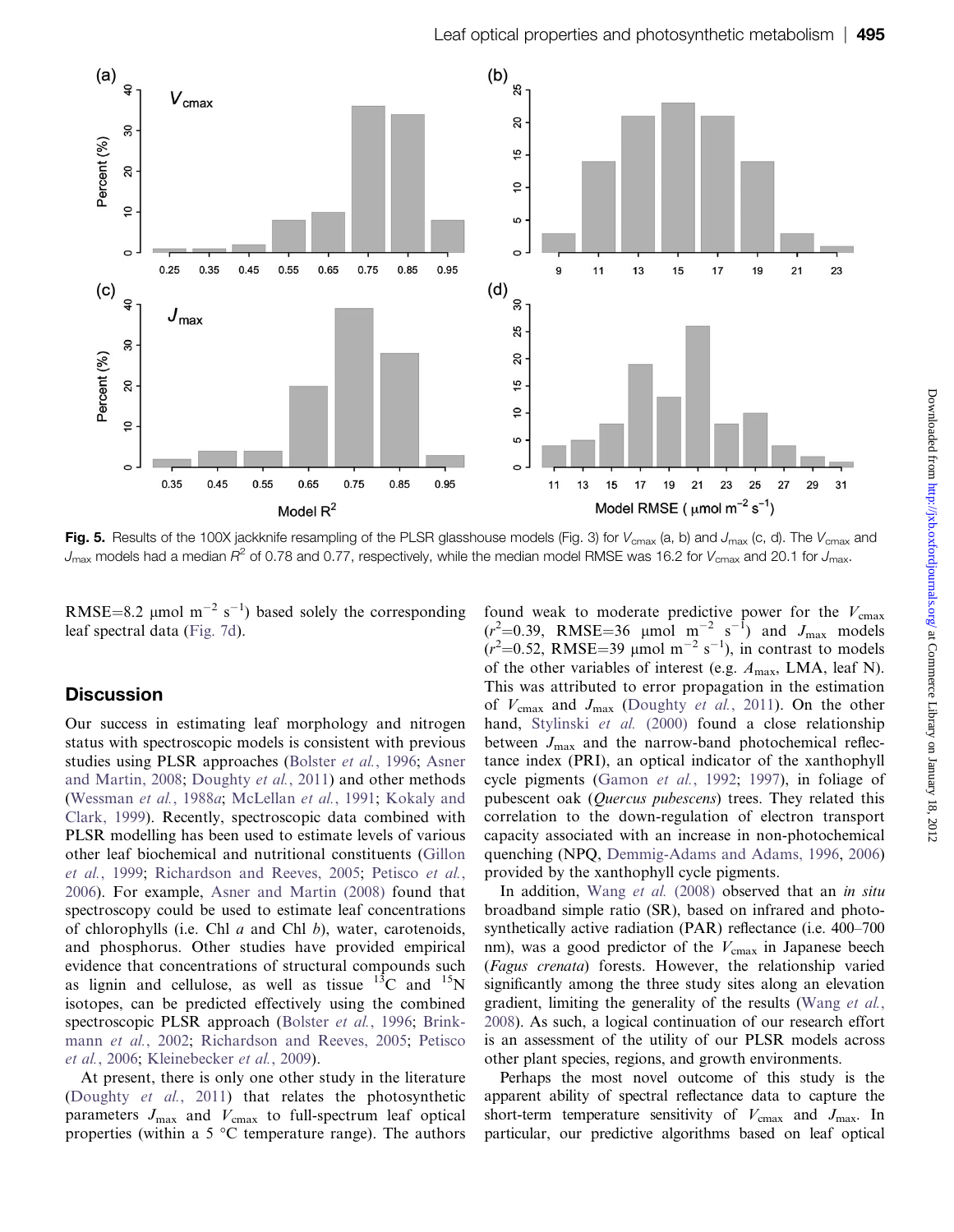<span id="page-7-0"></span>

Fig. 6. Relationships among nutritional, morphological, and metabolic leaf traits, including nitrogen concentration ( $N_{\rm mass}$ , %), leaf mass per area (M<sub>area</sub>, g m<sup>-2</sup>), and maximum rates of RuBP carboxylation (V<sub>cmax</sub>, µmol m<sup>-2</sup> s<sup>-1</sup>) and regeneration (J<sub>max</sub>, µmol m<sup>-2</sup> s<sup>-1</sup>). Note that leaf nitrogen content (N<sub>area</sub>, g m<sup>-2</sup>) —the product of M<sub>area</sub> and N<sub>mass</sub>—is also included in this analysis. Pearson correlation coefficients (r) are presented by temperature treatment and across all data pooled.

properties ([Fig. 3](#page-4-0)) collapsed substantial species- and temperature-mediated variation in  $V_{\text{cmax}}$  and  $J_{\text{max}}$  [\(Fig. 1\)](#page-2-0) into a single trend ([Fig. 3c, d](#page-4-0)). This finding, along with the pronounced temperature-mediated variation observed in certain leaf-trait relationships (Fig. 6), indicate that the derived  $V_{\text{cmax}}$  and  $J_{\text{max}}$ PLSR models are not simply scalars of other leaf traits, or of one another. The fact that our glasshouse-based PLSR models for  $V_{\text{cmax}}$  and  $J_{\text{max}}$  also performed fairly well when applied to an independent data set of leaves from field-grown trees [\(Fig.](#page-8-0) [7c, d](#page-8-0)) underscores the considerable potential for remote sensing of environmentally sensitive traits governing photosynthetic metabolism in forest canopies.

An examination of the relationship between reflectance and other leaf traits [\(Fig. 2\)](#page-3-0) highlighted that (i) leaf physiological traits are correlated with leaf optical properties, but the strength of these correlations varies across the VIS/NIR/SWIR regions; and (ii) there are regions of highly collinear wavelengths that allow for reduction of dimensionality in the predictors, potentially without penalty to overall model performance. Although PLSR can handle datasets with high data dimensionality, such as spectral data, appropriate variable selection techniques can enhance the results of PLSR and provide more parsimonious models ([Martens and Martens, 2000](#page-11-0); [Lestander](#page-11-0) et al., 2003; [Schmidtlein](#page-12-0) et al., 2007; Li et al.[, 2008](#page-11-0); [Wolter](#page-13-0) et al., 2008; [Chun and Keles, 2010](#page-10-0); [Feilhauer](#page-10-0) et al., 2011).

Use of full-spectrum data can often result in PLSR models with spectral loadings that do not contribute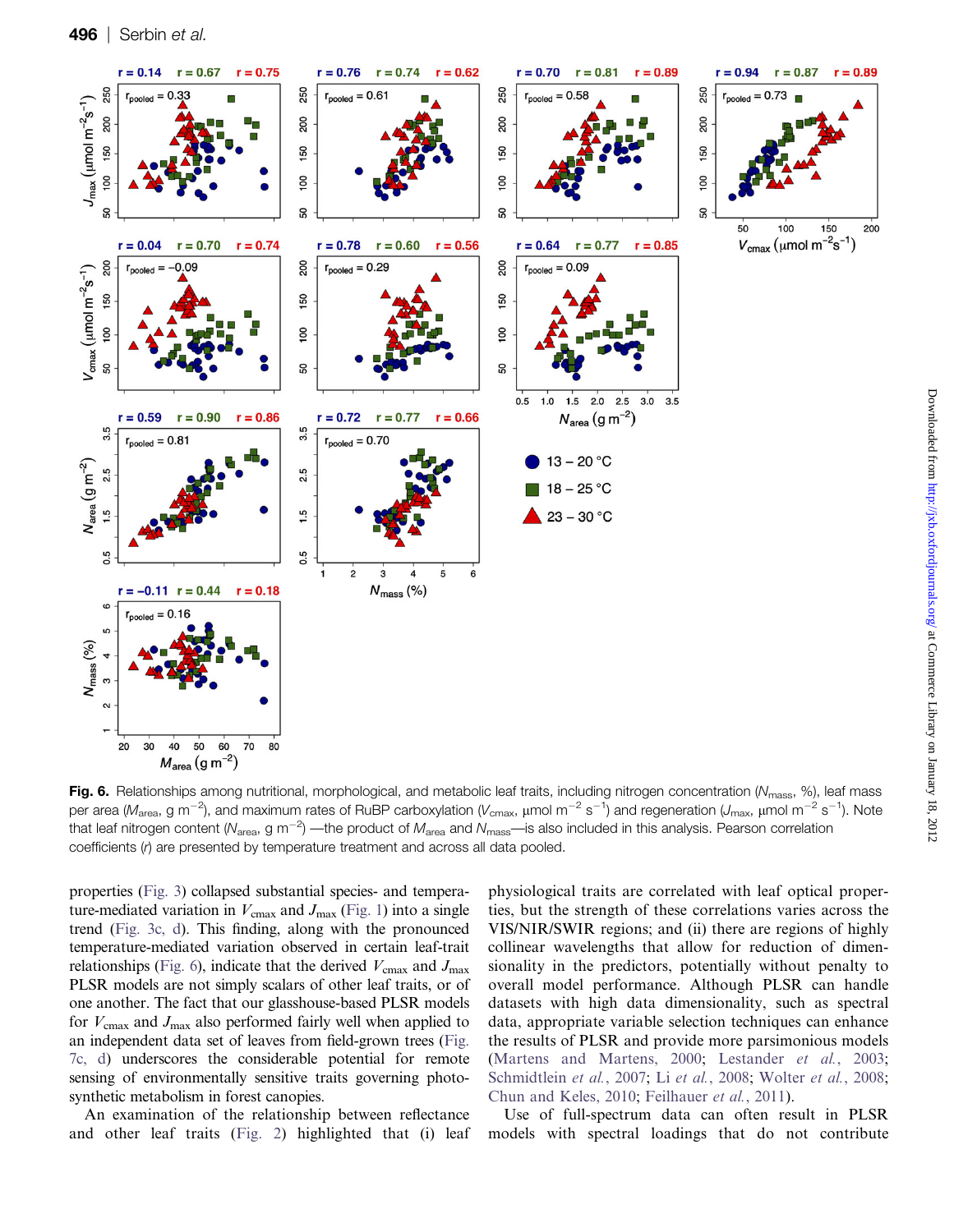<span id="page-8-0"></span>

Fig. 7. Relationships between observed  $V_{\text{cmax}}$  or  $J_{\text{max}}$  and leaf temperature (a, b), and observed versus PLSR-predicted  $V_{\text{cmax}}$  or  $J_{\text{max}}$  (c, d), for field-grown aspen trees. Predicted values are derived using only spectral reflectance data in conjunction with the glasshouse PLSR models (see [Supplementary Tables S3](http://jxb.oxfordjournals.org/lookup/suppl/doi:10.1093/jxb/err294/-/DC1) and [S4](http://jxb.oxfordjournals.org/lookup/suppl/doi:10.1093/jxb/err294/-/DC1) at  $JXB$  online), while the observed  $V_{\text{cmax}}$  and  $J_{\text{max}}$  data are derived from gas exchange (A–C<sub>i</sub>) analyses.

significantly to the prediction (i.e. are near 0) and may negatively affect results [\(Martens and Martens, 2000](#page-11-0); [Chun](#page-10-0) [and Keles, 2010](#page-10-0)). This is important for issues in scaling from the field to broad-scale remote sensing applications where the number of available wavelengths is limited and knowledge of the key spectral regions in predicting the component of interest is important for sensor design. The full-spectrum data was simplified by iteratively removing wavelengths with low predictive power and producing a set of final models with the most significant predictors for each leaf trait [\(Fig. 4\)](#page-5-0). While there are a variety of PLSR variable selection techniques including genetic algorithm PLS (GA-PLS; [Leardi, 2000\)](#page-11-0), interval PLS (iPLS; [Norgaard,](#page-12-0) et al.[, 2000](#page-12-0)), sparse PLS (SPLS; [Chun and Keles, 2010\)](#page-10-0), and backward selection techniques based on coefficient stability [\(Martens and Martens, 2000;](#page-11-0) Feilhauer et al., 2011) the method presented here significantly reduced the spectrum (Table 2; [Fig. 4](#page-5-0)) and provided consistent results for each variable [\(Fig. 3\)](#page-4-0).

Reviewing the location of selected wavelegnths in our PLSR models [\(Fig. 4\)](#page-5-0), it was found that many fell within spectral regions associated with leaf characteristics such as internal structure, water content, and chlorophylls. For example, the NIR spectrum of a leaf varies in concert with leaf water content and structure (e.g. thickness and or density), which are related to  $M_{\text{area}}$  ([Jacquemoud and Baret,](#page-11-0) [1990;](#page-11-0) [Fourty and Baret, 1997;](#page-10-0) [Ceccato](#page-10-0) et al., 2001). Specifically, leaves require more dry material, structurally, in order to hold higher water content. Related to this, there

Table 2. The number of wavebands selected for each variable during the two-stage PLSR modelling within the visible (VIS), near-infrared (NIR), short-wave 1 (SWIR1), and short-wave 2 (SWIR2) spectral regions

| Variable VIS      | <b>NIR</b> | SWIR1<br>400-700 nm 700-1300 nm 1300-1900 nm 1900-2500 nm | SWIR <sub>2</sub> |
|-------------------|------------|-----------------------------------------------------------|-------------------|
| $N_{\rm mass}$    |            | З                                                         | .h                |
| M <sub>area</sub> | 8          | 6                                                         |                   |
| $V_{\rm cmax}$    |            |                                                           |                   |
| $J_{\rm max}$     |            | 14                                                        | 20                |

are two well-known water absorption features centred at around 970 nm and 1200 nm ([Elvidge, 1990](#page-10-0); [Penuelas](#page-12-0) et al., [1993;](#page-12-0) [Sims and Gamon, 2003](#page-12-0); [Kokaly](#page-11-0) et al., 2009), where both the  $J_{\text{max}}$  and  $M_{\text{area}}$  models contain selected wave-lengths ([Fig. 4](#page-5-0)). With the exception of the model for  $M<sub>area</sub>$ , all PLSR models contained wavelengths with relatively high spectral loadings in regions with known sensitivities to variations in leaf nitrogen, which occurs primarily in mesophyll proteins and chlorophylls. Nitrogen typically comprises 6.5% (by weight) of the primary light-harvesting molecules and 30–50% of green leaf N is allocated to the protein ribulose-1,5 bisphosphate carboxylase-oxygenase [\(Rubisco; Elvidge, 1990](#page-10-0)). In total, roughly 70% of leaf N is invested in compounds that support carbon fixation [\(Field,](#page-10-0) [1983;](#page-10-0) [Evans, 1989](#page-10-0)) and leaf N status is often strongly associated with net photosynthetic capacity  $(A<sub>max</sub>; Field)$  $(A<sub>max</sub>; Field)$  $(A<sub>max</sub>; Field)$ [and Mooney, 1986;](#page-10-0) [Evans, 1989](#page-10-0); Reich et al.[, 1997\)](#page-12-0). Notably, Rubisco has several relatively broad spectral absorption features in the NIR and SWIR centred at 1.5, 1.68, 1.74, 1.94, 2.05, 2.17, 2.29, and 2.47  $\mu$ m [\(Elvidge,](#page-10-0) [1990\)](#page-10-0) that are located in close proximity to several of the wavelength regions selected for leaf  $N_{\text{mass}}$ ,  $V_{\text{cmax}}$ , and  $J_{\text{max}}$ [\(Fig. 4](#page-5-0)). For example, the  $V_{\text{cmax}}$  model had wavelengths selected at 1.51, 1.68, 1.76, 1.94, 2.21, and 2.49  $\mu$ m ([Fig. 4](#page-5-0): see [Supplementary data](http://jxb.oxfordjournals.org/lookup/suppl/doi:10.1093/jxb/err294/-/DC1) and [Tables S1–S4](http://jxb.oxfordjournals.org/lookup/suppl/doi:10.1093/jxb/err294/-/DC1) at *JXB* online). These considerations further highlight and reinforce plausible linkages between leaf photosynthetic metabolism and spectral reflectance data.

Remote-sensing approaches offer the potential to estimate the landscape- to regional-scale carbon, water, and energy fluxes, as well as other aspects of terrestrial ecosystem function ([Carter, 1998;](#page-10-0) [Rahman](#page-12-0) et al., 2001; [Townsend](#page-12-0) et al., 2003; [Fuentes](#page-10-0) et al., 2006; [Asner and](#page-9-0) [Martin, 2008](#page-9-0); [Hashimoto](#page-11-0) et al., 2008). As a consequence, there has been much research focused on the development of methods to relate remotely sensed observations, from the shortwave (i.e.  $0.3-3 \mu$ m) through the mid-infrared and thermal (i.e.  $8-15 \mu m$ ) wavelengths, to the photosynthetic functioning of vegetation [\(Sellers](#page-12-0) *et al.*, 1992; [Gamon](#page-10-0) *et al.*, [1997;](#page-10-0) [Carter, 1998](#page-10-0); [Zarco-Tejada](#page-13-0) et al., 2003; [Grace](#page-11-0) et al., [2007;](#page-11-0) [Anderson](#page-9-0) et al., 2008; [Hilker](#page-11-0) et al., 2008; Sims [et al.](#page-12-0), [2008\)](#page-12-0). The spectroscopic technique presented in this study complements previous remote sensing methods that utilize vegetation indices [\(Gamon](#page-10-0) et al., 1997; [Fuentes](#page-10-0) et al., 2006; Sims et al.[, 2008](#page-12-0)), fluorescence observations ([Louis](#page-11-0) et al.,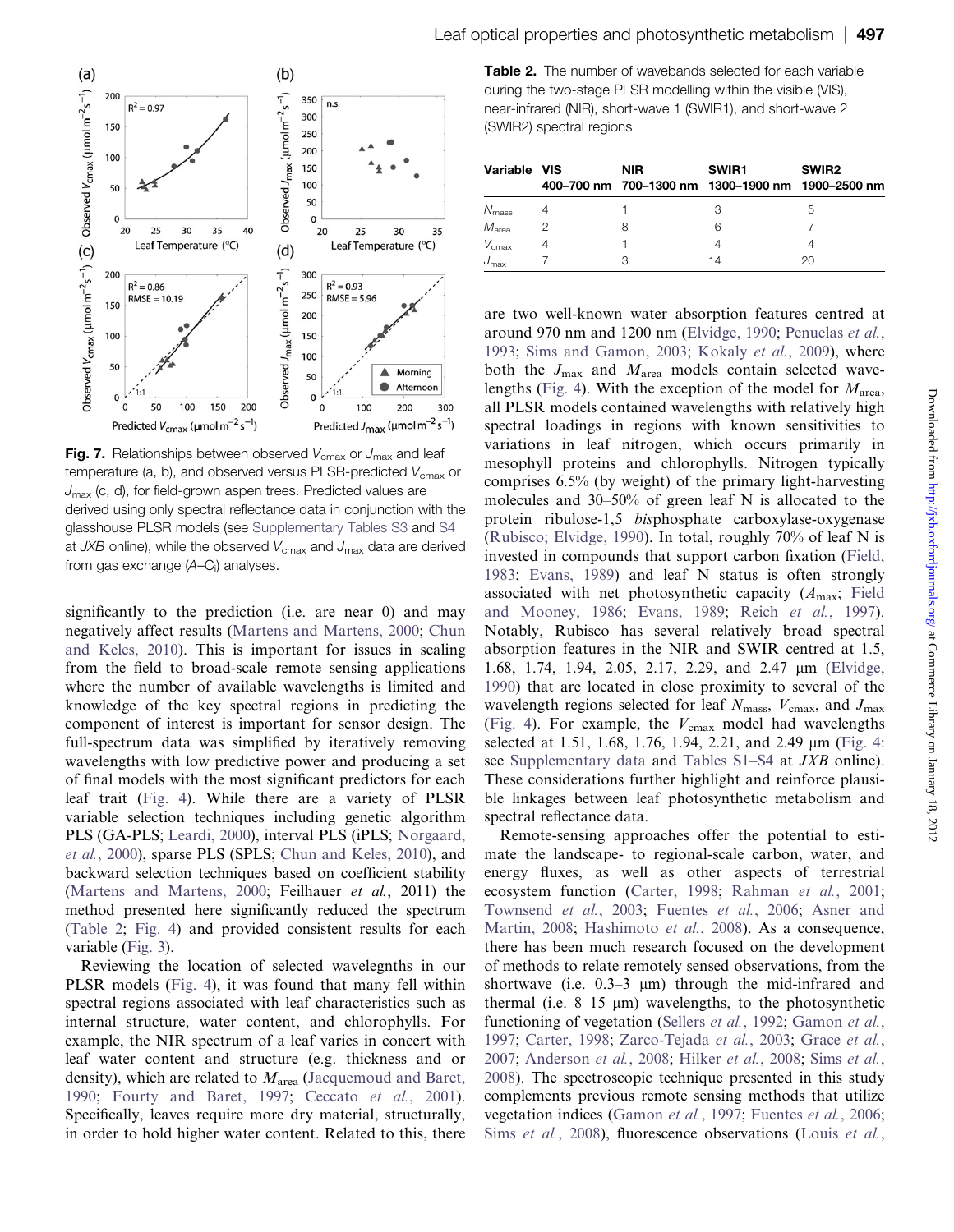<span id="page-9-0"></span>[2005](#page-11-0); [Damm](#page-10-0) et al., 2010; Joiner et al.[, 2011](#page-11-0)) or light-use efficiency (LUE; [Monteith, 1972](#page-12-0), [1977](#page-12-0)) approaches ([Rah-](#page-12-0)man et al.[, 2001](#page-12-0); Asner et al., 2004; [Hilker](#page-11-0) et al., 2008) to estimate vegetation carbon fluxes. In this study, hyperspectral data were used to empirically estimate parameters that provide a mechanistic link to the biochemistry of carbon assimilation ([Farquhar](#page-10-0) et al., 1980; [Sellers](#page-12-0) et al., [1992](#page-12-0)). The method described here can potentially provide rapid and accurate assessments of key metabolic properties at the leaf level. In addition, this approach offers the opportunity to enhance or validate other methods through the integration with long-term monitoring networks such as FLUXNET (Baldocchi et al., 2001) and SpecNet ([Gamon](#page-10-0) et al.[, 2006](#page-10-0)). SpecNet, in particular, is designed to explore the linkages between optical remote-sensing data and key parameters governing the exchange of  $CO<sub>2</sub>$  and water between vegetation and the atmosphere.

The methods presented here and by others [\(Doughty](#page-10-0) et al.[, 2011](#page-10-0)) may also provide the basis for regional estimation of photosynthetic metabolism using imaging spectrometers such as the Airborne Visible/Infrared Imaging Spectrometer (AVIRIS; Green et al.[, 1998\)](#page-11-0) as well as future instruments such as the Hyperspectral Infrared Imager [HyspIRI, a two sensor platform having a spectrometer (400–2500 nm) and an 8-band multi-spectral thermal instrument]. Utilizing such instruments, the potential exists to map parameters such as  $V_{\text{cmax}}$  and  $J_{\text{max}}$  while providing empirical and broad-scale observations that can be used to test for photosynthetic thermal acclimation in plants across large climatic gradients ([Dillaway and Kruger, 2010;](#page-10-0) [Gunderson](#page-11-0) et al., 2010). These observations could further be used to improve the parameterization of regional as well as dynamic global vegetation models (DGVMs; [Kucharik](#page-11-0) et al.[, 2000;](#page-11-0) Sitch et al.[, 2003](#page-12-0); [Krinner](#page-11-0) et al., 2005; Alton et al., 2007) that rely on the Farquhar–von Caemmerer– Berry model of photosynthesis ([Farquhar](#page-10-0) et al., 1980; [Farquhar and Sharkey, 1982\)](#page-10-0).

# Supplementary data

[Supplementary data](http://jxb.oxfordjournals.org/lookup/suppl/doi:10.1093/jxb/err294/-/DC1) can be found at JXB online.

Further details of the four PLSR models, including the wavelengths selected and corresponding regression coefficients, are provided. This information can be used to derive estimates of the four traits based on the linear summation of the reflectance values at each wavelength, multiplied by the corresponding regression coefficients, and the intercept value.

[Supplementary Table S1](http://jxb.oxfordjournals.org/lookup/suppl/doi:10.1093/jxb/err294/-/DC1). Summary of the leaf nitrogen PLSR model wavelengths, regression coefficients, and jackknife statistics.

[Supplementary Table S2](http://jxb.oxfordjournals.org/lookup/suppl/doi:10.1093/jxb/err294/-/DC1). Summary of the leaf mass per area PLSR model wavelengths, regression coefficients, and jackknife statistics.

[Supplementary Table S3.](http://jxb.oxfordjournals.org/lookup/suppl/doi:10.1093/jxb/err294/-/DC1) Summary of the  $V_{\text{cmax}}$  PLSR model wavelengths, regression coefficients, and jackknife statistics.

[Supplementary Table S4](http://jxb.oxfordjournals.org/lookup/suppl/doi:10.1093/jxb/err294/-/DC1). Summary of the  $J_{\text{max}}$  PLSR model wavelengths, regression coefficients, and jackknife statistics.

# Acknowledgements

This research was supported by grants from the University of Wisconsin-Madison Graduate School as well as a NASA Earth and Space Sciences Fellowship (NNX08AV07H) provided to SPS, a NASA Terrestrial Ecology Grant NNX08AN31G to PAT, and an NSF Dissertation Improvement Grant (#0802729) awarded to DND and ELK. We thank Betsy Middleton and one anonymous reviewer for helpful comments that greatly improved an earlier version of this manuscript.

# **References**

Alton P. Mercado L. North P. 2007. A sensitivity analysis of the land-surface scheme JULES conducted for three forest biomes: biophysical parameters, model processes, and meteorological driving data. Global Biogeochemical Cycles 20, GB1008, doi:10.1029/ 2005GB002653

Ananyev G, Kolber ZS, Klimov D, Falkowski PG, Berry JA, Rascher U, Martin R, Osmond B. 2005. Remote sensing of heterogeneity in photosynthetic efficiency, electron transport and dissipation of excess light in Populus deltoides stands under ambient and elevated CO<sub>2</sub> concentrations, and in a tropical forest canopy, using a new laser-induced fluorescence transient device. Global Change Biology 11, 1195-1206.

Anderson MC, Norman JM, Kustas WP, Houborg R, Starks PJ, Agam N. 2008. A thermal-based remote sensing technique for routine mapping of land-surface carbon, water and energy fluxes from field to regional scales. Remote Sensing of Environment 112, 4227–4241.

Anonymous. 2005. Using the Li-6400 portable gas exchange system, Version 5. Lincoln, NE, USA: Li-Cor Biosciences Inc.

Asner GP, Nepstad D, Cardinot G, Ray D. 2004. Drought stress and carbon uptake in an Amazon forest measured with spaceborne imaging spectroscopy. Proceedings of the National Academy of Sciences, USA **101,** 6039-6044.

Asner GP, Martin RE. 2008. Spectral and chemical analysis of tropical forests: scaling from leaf to canopy levels. Remote Sensing of Environment 112, 3958–3970.

Asner GP, Martin RE, Tupayachi R, Emerson R, Martinez P, Sinca F, Powell GVN, Wright SJ, Lugo AE. 2011. Taxonomy and remote sensing of leaf mass per area (LMA) in humid tropical forests. Ecological Applications 21, 85–98.

Baldocchi D, Falge E, Gu LH, et al. 2001. FLUXNET: a new tool to study the temporal and spatial variability of ecosystem-scale carbon dioxide, water vapor, and energy flux densities. Bulletin of the American Meteorological Society 82, 2415-2434.

Biewer S. Fricke T. Wachendorf M. 2009. Development of canopy reflectance models to predict forage quality of legume–grass mixtures. Crop Science 49, 1917–1926.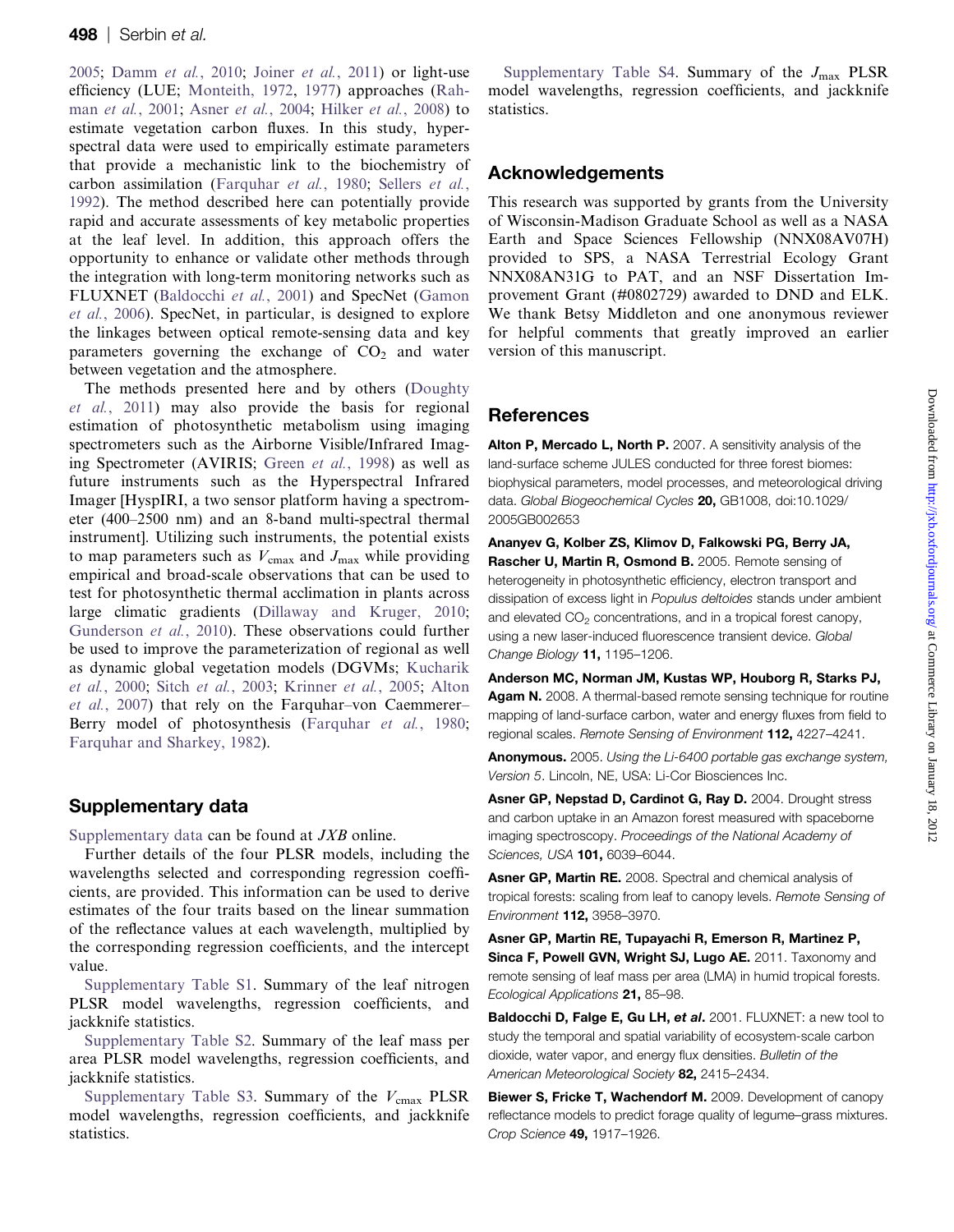<span id="page-10-0"></span>Bolster KL, Martin ME, Aber JD. 1996. Determination of carbon fraction and nitrogen concentration in tree foliage by near infrared reflectance: a comparison of statistical methods. Canadian Journal of Forest Research 26, 590–600.

Brinkmann K, Blaschke L, Polle A. 2002. Comparison of different methods for lignin determination as a basis for calibration of nearinfrared reflectance spectroscopy and implications of lignoproteins. Journal of Chemical Ecology 28, 2483-2501.

Campbell PKE, Middleton EM, Corp LA, Kim MS. 2008. Contribution of chlorophyll fluorescence to the apparent vegetation reflectance. Science of the Total Environment 404. 433-439.

Carrascal LM. Galván I. Gordo O. 2009. Partial least squares regression as an alternative to current regression methods used in ecology. Oikos 118, 681–690.

Carter GA. 1998. Reflectance wavebands and indices for remote estimation of photosynthesis and stomatal conductance in pine canopies. Remote Sensing of Environment 63, 61-72.

Ceccato P, Flasse S, Tarantola S, Jacquemoud S, Gregoire JM. 2001. Detecting vegetation leaf water content using reflectance in the optical domain. Remote Sensing of Environment 77, 22–33.

Cheng YB, Ustin SL, Riano D, Vanderbilt VC. 2008. Water content estimation from hyperspectral images and MODIS indexes in Southeastern Arizona. Remote Sensing of Environment 112, 363–374.

Chun H, Keles S. 2010. Sparse partial least squares regression for simultaneous dimension reduction and variable selection. Journal of the Royal Statistical Society Series B, Statistical Methodology 72, 3–25.

Coops NC, Hilker T, Hall FG, Nichol CJ, Drolet GG. 2010. Estimation of light-use efficiency of terrestrial ecosystem from space: a status report. Bioscience 60, 788–797.

Damm A, Elbers J, Erler A, et al. 2010. Remote sensing of suninduced fluorescence to improve modeling of diurnal courses of gross primary production (GPP). Global Change Biology 16, 171-186.

Demmig-Adams B, Adams WW. 1996. The role of xanthophyll cycle carotenoids in the protection of photosynthesis. Trends in Plant Science 1, 21–26.

Demmig-Adams B, Adams WW. 2006. Photoprotection in an ecological context: the remarkable complexity of thermal energy dissipation. New Phytologist 172, 11-21.

Dillaway DN, Kruger EL. 2010. Thermal acclimation of photosynthesis: a comparison of boreal and temperate tree species along a latitudinal transect. Plant, Cell and Environment 33, 888–899.

Dobrowski SZ, Pushnik JC, Zarco-Tejada PJ, Ustin SL. 2005. Simple reflectance indices track heat and water stress-induced changes in steady-state chlorophyll fluorescence at the canopy scale. Remote Sensing of Environment 97, 403-414.

Doughty C, Asner G, Martin R. 2011. Predicting tropical plant physiology from leaf and canopy spectroscopy. Oecologia 165, 289–299.

Drolet GG, Middleton EM, Huemmrich KF, Hall FG, Amiro BD, Barr AG, Black TA, McCaughey JH, Margolis HA. 2008. Regional mapping of gross light-use efficiency using MODIS spectral indices. Remote Sensing of Environment 112, 3064–3078.

Elvidge CD. 1990. Visible and near-infrared reflectance characteristics of dry plant materials. International Journal of Remote Sensing 11, 1775–1795.

Evans JR. 1989. Photosynthesis and nitrogen relationships in leaves of C<sub>3</sub> plants. Oecologia 78, 9-19.

Farquhar GD, Sharkey TD. 1982. Stomatal conductance and photosynthesis. Annual Review of Plant Physiology and Plant Molecular Biology 33, 317-345.

Farquhar GD, von Caemmerer S. 1982. Modeling photosynthetic response to environmental conditions. In: Lange OL, Nobel PS, Osmond CB, Ziegler H, eds. Encyclopedia of plant physiology, Vol. 12B. Berlin: Springer-Verlag, 549–587.

Farquhar GD, von Caemmerer S, Berry JA. 1980. A biochemicalmodel of photosynthetic  $CO<sub>2</sub>$  assimilation in leaves of  $C<sub>3</sub>$  species. Planta **149, 78-90.** 

Feilhauer H, Faude U, Schmidtlein S. 2011. Combining isomap ordination and imaging spectroscopy to map continuous floristic gradients in a heterogeneous landscape. Remote Sensing of Environment (in press).

Field C. 1983. Allocating leaf nitrogen for the maximization of carbon gain: leaf age as a control on the allocation program. Oecologia 56, 341–347.

Field C, Mooney HA. 1986. The photosynthesis-nitrogen relationship in wild plants. In: Givnish T, ed. On the economy of plant form and function. Cambridge: Cambridge University Press, 22–55.

Fourty T, Baret F. 1997. Vegetation water and dry matter contents estimated from top-of-the-atmosphere reflectance data: a simulation study. Remote Sensing of Environment 61, 34-45.

Freedman A, Cavender-Bares J, Kebabian PL, Bhaskar R, Scott H, Bazzaz FA. 2002. Remote sensing of solar-excited plant fluorescence as a measure of photosynthetic rate. Photosynthetica 40, 127–132.

Fuentes DA, Gamon JA, Cheng YF, Claudio HC, Qiu HL, Mao ZY, Sims DA, Rahman AF, Oechel W, Luo HY. 2006. Mapping carbon and water vapor fluxes in a chaparral ecosystem using vegetation indices derived from AVIRIS. Remote Sensing of Environment 103, 312–323.

Gamon JA, Penuelas J, Field CB. 1992. A narrow-waveband spectral index that tracks diurnal changes in photosynthetic efficiency. Remote Sensing of Environment 41, 35–44.

Gamon JA, Rahman AF, Dungan JL, Schildhauer M, Huemmrich KF. 2006. Spectral network (SpecNet): what is it and why do we need it? Remote Sensing of Environment 103, 227-235.

Gamon JA, Serrano L, Surfus JS. 1997. The photochemical reflectance index: an optical indicator of photosynthetic radiation use efficiency across species, functional types, and nutrient levels. Oecologia 112, 492–501.

Geladi P, Kowalski BR. 1986. Partial least-squares regression: a tutorial. Analytica Chimica Acta 185, 1–17.

Gillon D, Houssard C, Joffre R. 1999. Using near-infrared reflectance spectroscopy to predict carbon, nitrogen and phosphorus content in heterogeneous plant material. Oecologia 118, 173-182.

Gitelson AA, Gritz Y, Merzlyak MN, 2003. Relationships between leaf chlorophyll content and spectral reflectance and algorithms for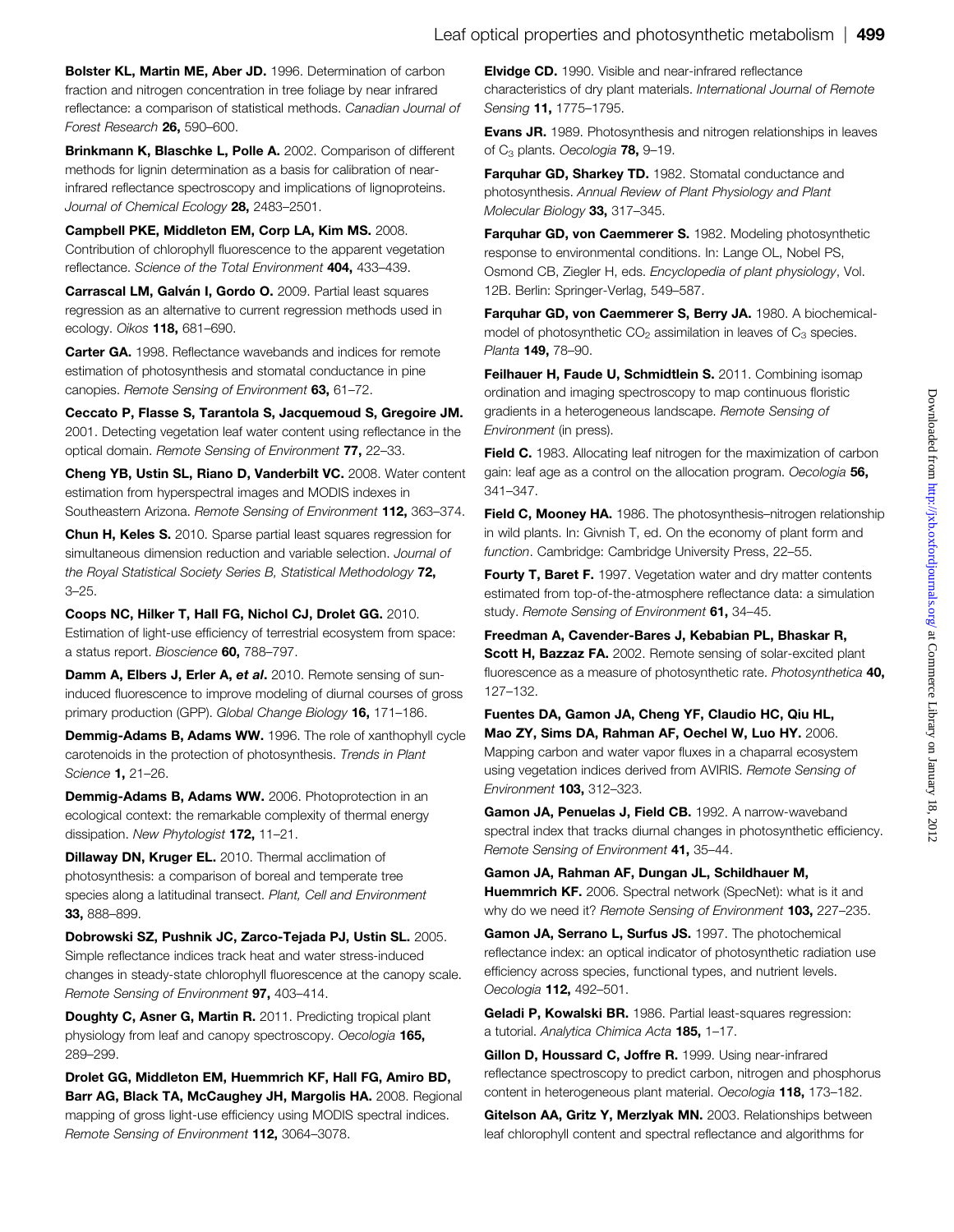# <span id="page-11-0"></span>**500** | Serbin et al.

non-destructive chlorophyll assessment in higher plant leaves. Journal of Plant Physiology 160, 271-282.

Grace J, Nichol C, Disney M, Lewis P, Quaife T, Bowyer P. 2007. Can we measure terrestrial photosynthesis from space directly, using spectral reflectance and fluorescence? Global Change Biology 13, 1484–1497.

Gray SB, Dermody O, DeLucia EH. 2010. Spectral reflectance from a soybean canopy exposed to elevated  $CO<sub>2</sub>$  and  $O<sub>3</sub>$ . Journal of Experimental Botany 61, 4413–4422.

Green RO, Eastwood ML, Sarture CM, et al. 1998. Imaging spectroscopy and the Airborne Visible Infrared Imaging Spectrometer (AVIRIS. Remote Sensing of Environment 65, 227–248.

Guanter L, Alonso L, Gomez-Chova L, Amoros-Lopez J, Vila J, Moreno J. 2007. Estimation of solar-induced vegetation fluorescence from space measurements. Geophysical Research Letters 34, L08401.

Gunderson CA, O'Hara KH, Campion CM, Walker AV,

**Edwards NT.** 2010. Thermal plasticity of photosynthesis: the role of acclimation in forest responses to a warming climate. Global Change Biology 16, 2272–2286.

Guo JM, Trotter CM. 2004. Estimating photosynthetic light-use efficiency using the photochemical reflectance index: variations among species. Functional Plant Biology 31, 255-265.

Hashimoto H, Dungan JL, White MA, Yang F, Michaelis AR, Running SW, Nemani RR. 2008. Satellite-based estimation of surface vapor pressure deficits using MODIS land surface temperature data. Remote Sensing of Environment 112, 142-155.

Hikosaka K, Ishikawa K, Borjigidai A, Muller O, Onoda Y. 2006. Temperature acclimation of photosynthesis: mechanisms involved in the changes in temperature dependence of photosynthetic rate. Journal of Experimental Botany 57, 291-302.

Hilker T, Coops NC, Hall FG, Black TA, Chen B, Krishnan P, Wulder MA, Sellers PJ, Middleton EM, Huemmrich KF. 2008. A modeling approach for upscaling gross ecosystem production to the landscape scale using remote sensing data. Journal of Geophysical Research-Biogeosciences 113, G03006, doi:10.1029/2007JG000666

Jacquemoud S, Baret F. 1990. PROSPECT: a model of leaf optical properties spectra. Remote Sensing of Environment 34, 75-91.

Joiner J, Yoshida Y, Vasilkov AP, Corp LA, Middleton EM. 2011. First observations of global and seasonal terrestrial chlorophyll fluorescence from space. Biogeosciences 8, 637-651.

Kattge J, Knorr W. 2007. Temperature acclimation in a biochemical model of photosynthesis: a reanalysis of data from 36 species. Plant, Cell and Environment 30, 1176-1190.

Kattge J, Knorr W, Raddatz T, Wirth C. 2009. Quantifying photosynthetic capacity and its relationship to leaf nitrogen content for global-scale terrestrial biosphere models. Global Change Biology 15, 976–991.

Kleinebecker T, Schmidt SR, Fritz C, Smolders AJP, Holzel N. 2009. Prediction of delta  ${}^{13}$ C and delta  ${}^{15}$ N in plant tissues with nearinfrared reflectance spectroscopy. New Phytologist 184, 732–739.

Kokaly RF, Asner GP, Ollinger SV, Martin ME, Wessman CA. 2009. Characterizing canopy biochemistry from imaging spectroscopy and its application to ecosystem studies. Remote Sensing of Environment 113, S78–S91.

Kokaly RF, Clark RN. 1999. Spectroscopic determination of leaf biochemistry using band-depth analysis of absorption features and stepwise multiple linear regression. Remote Sensing of Environment 67, 267–287.

Krinner G, Viovy N, Nd Noblet-Ducoudre, Ogee J, Polcher J, Friedlingstein P, Ciais P, Sitch S, Prentice IC. 2005. A dynamic global vegetation model for studies of the coupled atmosphere– biosphere system. Global Biogeochemical Cycles 19, GB1015, doi:10.1029/2003GB002199

Kucharik CJ, Foley JA, Delire C, Fisher VA, Coe MT, Lenters JD, Young-Molling C, Ramankutty N, Norman JM, Gower ST. 2000. Testing the performance of a dynamic global ecosystem model: water balance, carbon balance, and vegetation structure. Global Biogeochemical Cycles 14, 795–825.

Leardi R. 2000. Application of genetic algorithm–PLS for feature selection in spectral data sets. Journal of Chemometrics 14, 643-655.

Lestander TA, Leardi R, Geladi P. 2003. Selection of near infrared wavelengths using genetic algorithms for the determination of seed moisture content. Journal of Near Infrared Spectroscopy 11, 433–446.

Li L, Cheng YB, Ustin S, Hu XT, Riaño D. 2008. Retrieval of vegetation equivalent water thickness from reflectance using genetic algorithm (GA)–partial least squares (PLS) regression. Advances in Space Research **41,** 1755-1763.

Long SP, Bernacchi CJ. 2003. Gas exchange measurements, what can they tell us about the underlying limitations to photosynthesis? Procedures and sources of error. Journal of Experimental Botany 54, 2393–2401.

Louis J. Ounis A. Ducruet JM. et al. 2005. Remote sensing of sunlight-induced chlorophyll fluorescence and reflectance of Scots pine in the boreal forest during spring recovery. Remote Sensing of Environment 96, 37–48.

Martens H, Martens M. 2000. Modified Jack-knife estimation of parameter uncertainty in bilinear modelling by partial least squares regression (PLSR). Food Quality and Preference 11, 5-16.

Martin ME, Aber JD. 1997. High spectral resolution remote sensing of forest canopy lignin, nitrogen, and ecosystem processes. Ecological Applications 7, 431–443.

Martin ME, Plourde LC, Ollinger SV, Smith ML, McNeil BE. 2008. A generalizable method for remote sensing of canopy nitrogen across a wide range of forest ecosystems. Remote Sensing of Environment 112, 3511–3519.

McLellan TM, Aber JD, Martin ME, Melillo JM, Nadelhoffer KJ. 1991. Determination of nitrogen, lignin, and cellulose content of decomposing leaf material by near-infrared reflectance spectroscopy. Canadian Journal of Forest Research 21, 1684–1688.

Medlyn BE, Berbigier P, Clement R, Grelle A, Loustau D, Linder S, Wingate L, Jarvis PG, Sigurdsson BD, McMurtrie RE. 2005. Carbon balance of coniferous forests growing in contrasting climates: modelbased analysis. Agricultural and Forest Meteorology 131, 97-124.

Medlyn BE, Dreyer E, Ellsworth D, et al. 2002. Temperature response of parameters of a biochemically based model of photosynthesis. II. A review of experimental data. Plant, Cell and Environment 25, 1167–1179.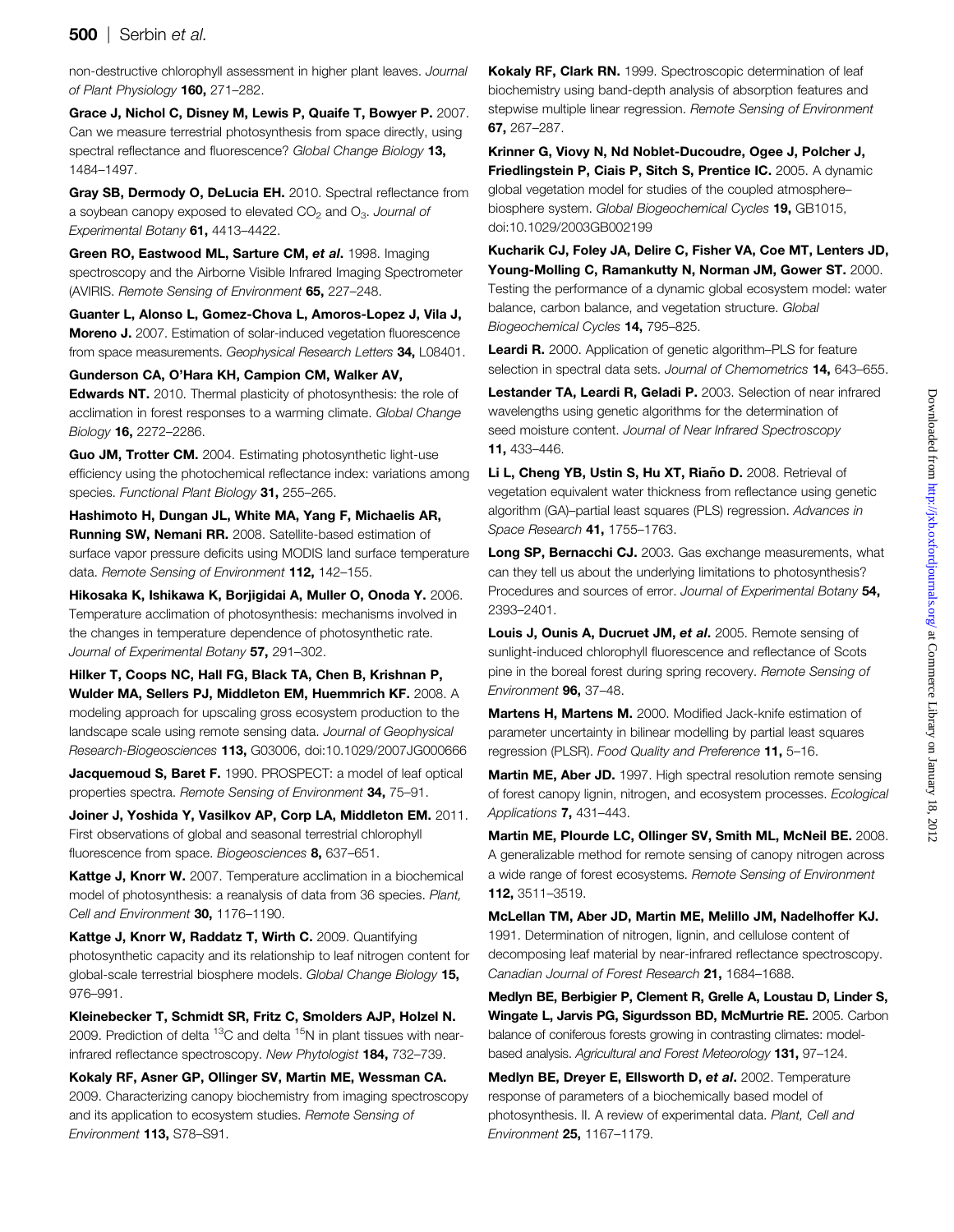<span id="page-12-0"></span>Middleton EM, Cheng Y, Hilker T, Black TA, Praveena K, Coops NC, Huemmrich KF. 2009. Linking foliage spectral responses to canopy-level ecosystem photosynthetic light-use efficiency at a Douglas-fir forest in Canada. Canadian Journal of Remote Sensing 35, 166-188.

Monteith JL. 1972. Solar-radiation and productivity in tropical ecosystems. Journal of Applied Ecology 9, 747-766.

Monteith JL. 1977. Climate and efficiency of crop production in Britain. Philosophical Transactions of the Royal Society of London Series B, Biological Sciences 281, 277-294.

Moorthy I, Miller JR, Noland TL. 2008. Estimating chlorophyll concentration in conifer needles with hyperspectral data: an assessment at the needle and canopy level. Remote Sensing of Environment 112, 2824–2838.

Nichol CJ, Huemmrich KF, Black TA, Jarvis PG, Walthall CL, Grace J, Hall FG. 2000. Remote sensing of photosynthetic light-use efficiency of boreal forest. Agricultural and Forest Meteorology 101, 131–142.

Norgaard L, Saudland A, Wagner J, Nielsen JP, Munck L, Engelsen SB. 2000. Interval partial least-squares regression (iPLS): acomparative chemometric study with an example from near-infrared spectroscopy. Applied Spectroscopy 54, 413-419.

**Ollinger SV, Smith ML.** 2005. Net primary production and canopy nitrogen in a temperate forest landscape: An analysis using imaging spectroscopy, modeling and field data. Ecosystems 8, 760-778.

Penuelas J, Filella I, Biel C, Serrano L, Save R. 1993. The reflectance at the 950–970 nm region as an indicator of plant water status. International Journal of Remote Sensing 14, 1887-1905.

Penuelas J, Filella I, Gamon JA. 1995. Assesment of photosynthetic radiation-use efficiency with spectral reflectance. New Phytologist 131, 291–296.

Penuelas J, Filella I, Llusia J, Siscart D, Pinol J. 1998. Comparative field study of spring and summer leaf gas exchange and photobiology of the mediterranean trees Quercus ilex and Phillyrea latifolia. Journal of Experimental Botany 49, 229-238.

Petisco C, Garcia-Criado B, Mediavilla S, de Aldana BRV, Zabalgogeazcoa I, Garcia-Ciudad A. 2006. Near-infrared reflectance spectroscopy as a fast and non-destructive tool to predict foliar organic constituents of several woody species. Analytical and Bioanalytical Chemistry 386, 1823-1833.

Rahman AF, Gamon JA, Fuentes DA, Roberts DA, Prentiss D. 2001. Modeling spatially distributed ecosystem flux of boreal forest using hyperspectral indices from AVIRIS imagery. Journal of Geophysical Research-Atmospheres 106, 33579–33591.

Reich PB, Walters MB, Ellsworth DS. 1997. From tropics to tundra: gobal convergence in plant functioning. Proceedings of the National Academy of Sciences, USA 94, 13730-13734.

Richardson AD, Duigan SP, Berlyn GP. 2002. An evaluation of noninvasive methods to estimate foliar chlorophyll content. New Phytologist **153,** 185-194.

Richardson AD, Reeves JB. 2005. Quantitative reflectance spectroscopy as an alternative to traditional wet lab analysis of foliar chemistry: near-infrared and mid-infrared calibrations compared. Canadian Journal of Forest Research 35. 1122-1130.

Schmidtlein S, Zimmermann P, Schupferling R, Weiss C. 2007. Mapping the floristic continuum: ordination space position estimated from imaging spectroscopy. Journal of Vegetation Science 18, 131-140.

Sellers PJ, Berry JA, Collatz GJ, Field CB, Hall FG, 1992. Canopy reflectance, photosynthesis, and transpiration. III. A reanalysis using improved leaf models and a new canopy integration scheme. Remote Sensing of Environment 42, 187-216.

Sims DA, Gamon JA. 2003. Estimation of vegetation water content and photosynthetic tissue area from spectral reflectance: a comparison of indices based on liquid water and chlorophyll absorption features. Remote Sensing of Environment 84, 526-537.

Sims DA, Rahman AF, Cordova VD, et al. 2008. A new model of gross primary productivity for North American ecosystems based solely on the enhanced vegetation index and land surface temperature from MODIS. Remote Sensing of Environment 112, 1633–1646.

Sitch S, Smith B, Prentice IC, et al. 2003. Evaluation of ecosystem dynamics, plant geography and terrestrial carbon cycling in the LPJ dynamic global vegetation model. Global Change Biology 9, 161–185.

Smith ML, Ollinger SV, Martin ME, Aber JD, Hallett RA, Goodale CL. 2002. Direct estimation of aboveground forest productivity through hyperspectral remote sensing of canopy nitrogen. Ecological Applications 12, 1286–1302.

Stimson HC, Breshears DD, Ustin SL, Kefauver SC. 2005. Spectral sensing of foliar water conditions in two co-occurring conifer species: Pinus edulis and Juniperus monosperma. Remote Sensing of Environment 96, 108–118.

Stylinski CD, Oechel WC, Gamon JA, Tissue DT, Miglietta F, **Raschi A.** 2000. Effects of lifelong [CO<sub>2</sub>] enrichment on carboxylation and light utilization of Quercus pubescens Willd. examined with gas exchange, biochemistry and optical techniques. Plant, Cell and Environment 23, 1353–1362.

Suarez L, Zarco-Tejada PJ, Sepulcre-Canto G, Perez-Priego O, Miller JR, Jimenez-Munoz JC, Sobrino J. 2008. Assessing canopy PRI for water stress detection with diurnal airborne imagery. Remote Sensing of Environment 112, 560-575.

Thum T, Aalto T, Laurila T, Aurela M, Kolari P, Hari P. 2007. Parametrization of two photosynthesis models at the canopy scale in a northern boreal Scots pine forest. Tellus Series B, Chemical and Physical Meteorology 59, 874-890.

Townsend PA, Foster JR, Chastain RA, Currie WS. 2003. Application of imaging spectroscopy to mapping canopy nitrogen in the forests of the central Appalachian Mountains using Hyperion and AVIRIS. IEEE Transactions on Geoscience and Remote Sensing 41, 1347–1354.

van der Tol C, Verhoef W, Rosema A. 2009. A model for chlorophyll fluorescence and photosynthesis at leaf scale. Agricultural and Forest Meteorology 149, 96-105.

Wang LX, Okin GS, Wang J, Epstein H, Macko SA. 2007. Predicting leaf and canopy <sup>15</sup>N compositions from reflectance spectra. Geophysical Research Letters 34, L02401, doi:10.1029/ 2006GL028506

Wang Q, lio A, Kakubari Y. 2008. Broadband simple ratio closely traced seasonal trajectory of canopy photosynthetic capacity.